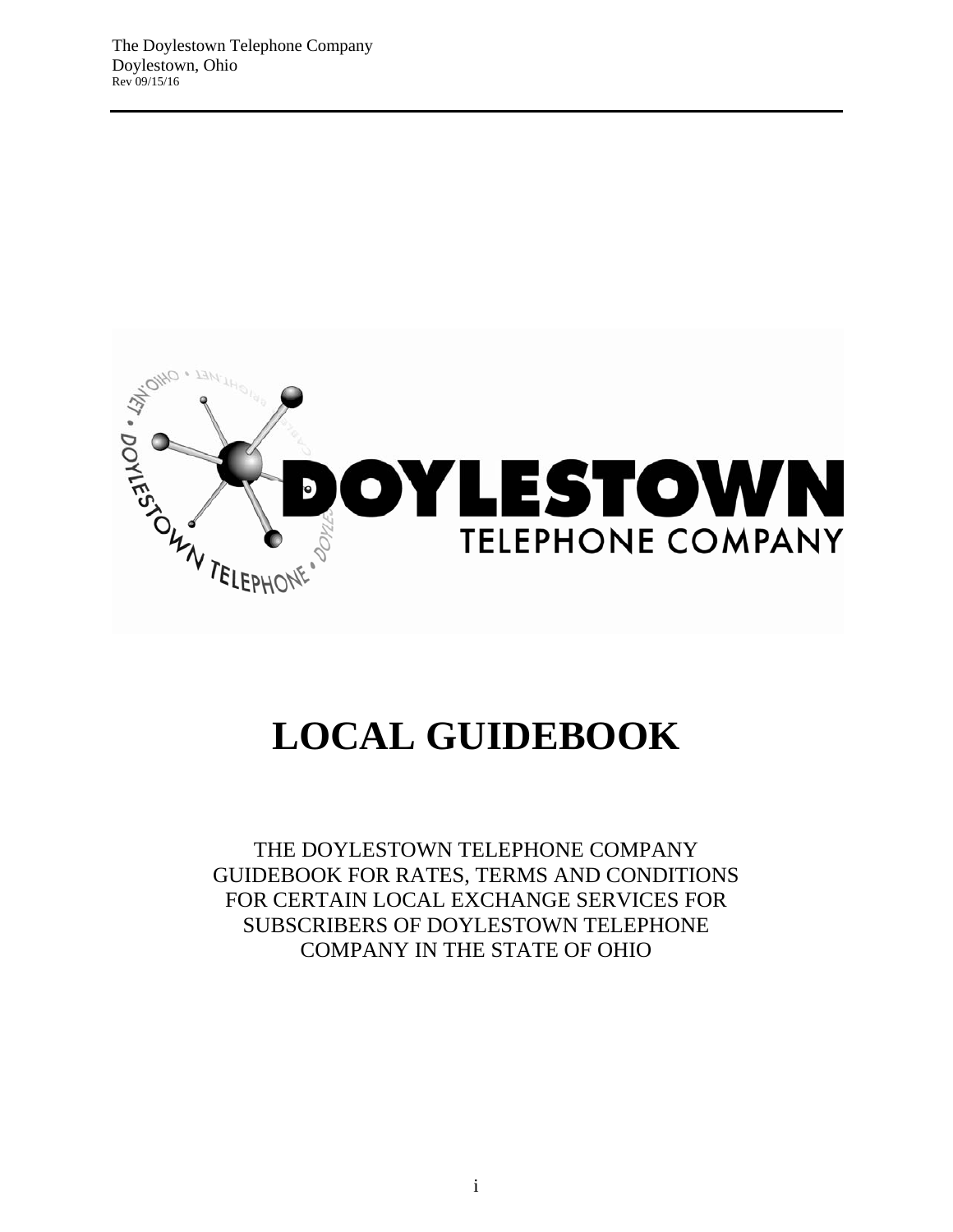# **TABLE OF CONTENTS**

# **Page**

| Α.              |                                                    |  |
|-----------------|----------------------------------------------------|--|
| <b>B.</b>       |                                                    |  |
| C.              |                                                    |  |
| D.              |                                                    |  |
| Ε.              |                                                    |  |
| F.              |                                                    |  |
| G.              |                                                    |  |
| H.              |                                                    |  |
|                 |                                                    |  |
|                 |                                                    |  |
| $A_{\cdot}$     |                                                    |  |
| <b>B.</b>       | OBLIGATIONS AND LIABILITY OF TELEPHONE COMPANY  11 |  |
| $\mathcal{C}$ . |                                                    |  |
| D.              |                                                    |  |
|                 |                                                    |  |
| Α.              |                                                    |  |
| <b>B.</b>       |                                                    |  |
| $\mathbf{C}$ .  |                                                    |  |
| D.              |                                                    |  |
| E.              |                                                    |  |
| $F_{\cdot}$     |                                                    |  |
| G.              |                                                    |  |
|                 |                                                    |  |
| A.              |                                                    |  |
| B.              |                                                    |  |
| C.              |                                                    |  |
| D.              |                                                    |  |
| Е.              |                                                    |  |
|                 |                                                    |  |
| $A_{-}$         |                                                    |  |
| <b>B.</b>       |                                                    |  |
| $\mathcal{C}$ . |                                                    |  |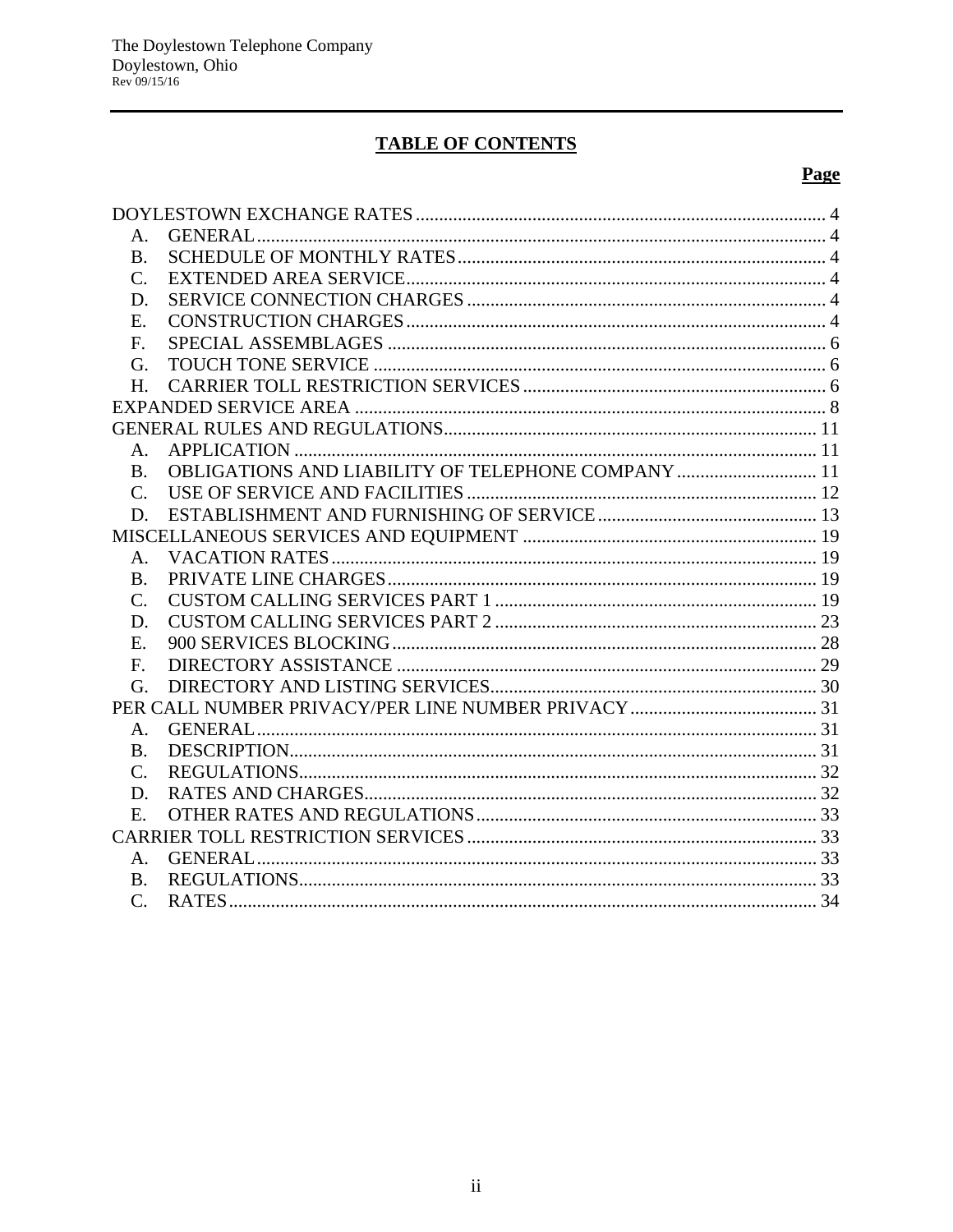#### APPLICATION OF GUIDEBOOK

This Guidebook ("Guidebook") provides certain rates, terms and conditions for certain local exchange services provided by The Doylestown Telephone Company (the "Company" or "Telephone Company") to subscribers in the Doylestown Exchange in the State of Ohio that are not on file with the Public Utilities Commission of Ohio ("PUCO") in Company Tariff PUCO No. 8, www.puco.ohio.gov. Company Tariff PUCO No. 8 contains rates, terms and conditions for various local services, including: basic local exchange service, 211 service for information and referral services, 811 service for "one call" notification systems, enhanced emergency telephone service (E911 service), lifeline and link-up services, intraLATA presubscription services, and intrastate access service.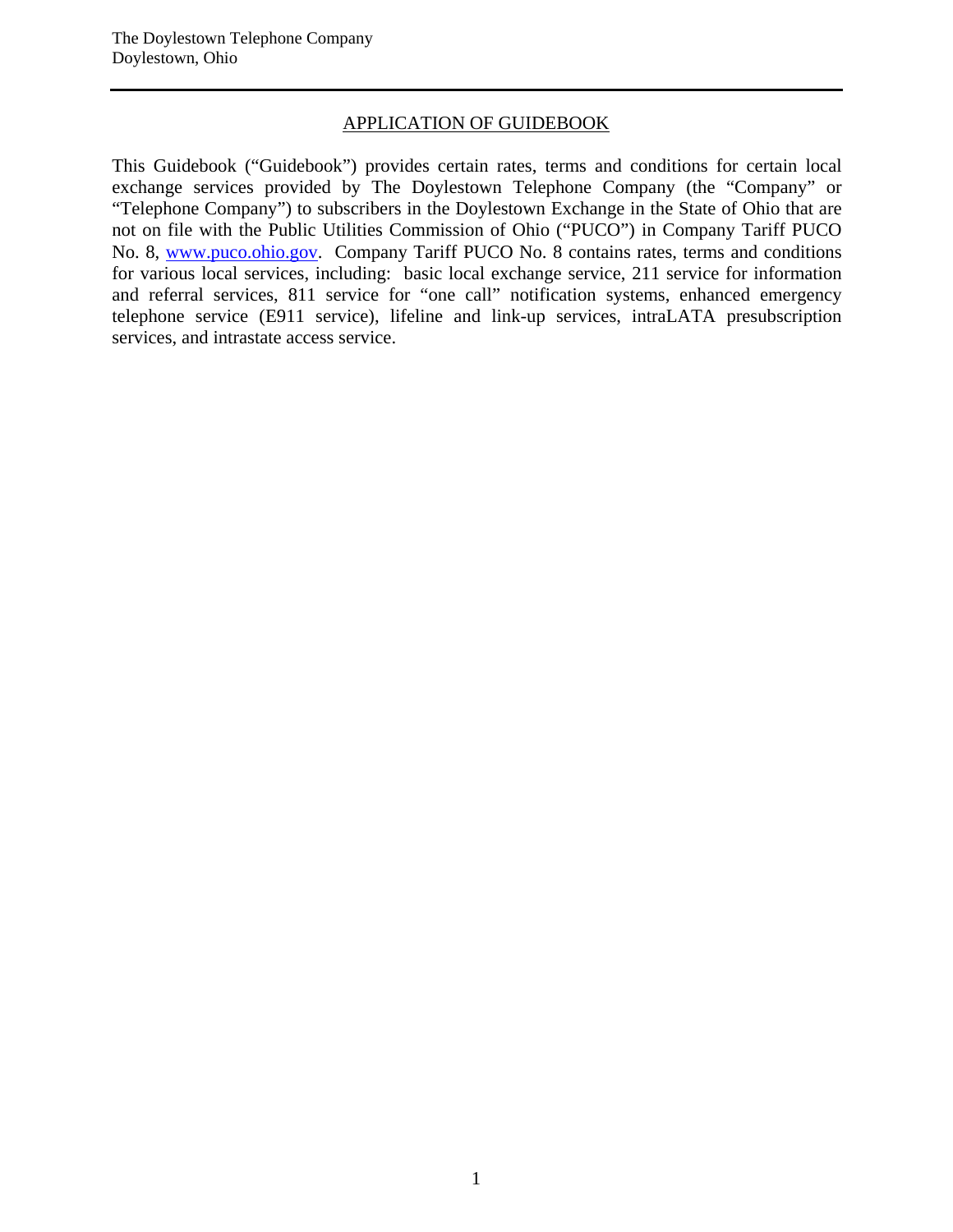# DOYLESTOWN EXCHANGE BASE RATE AREA MAP

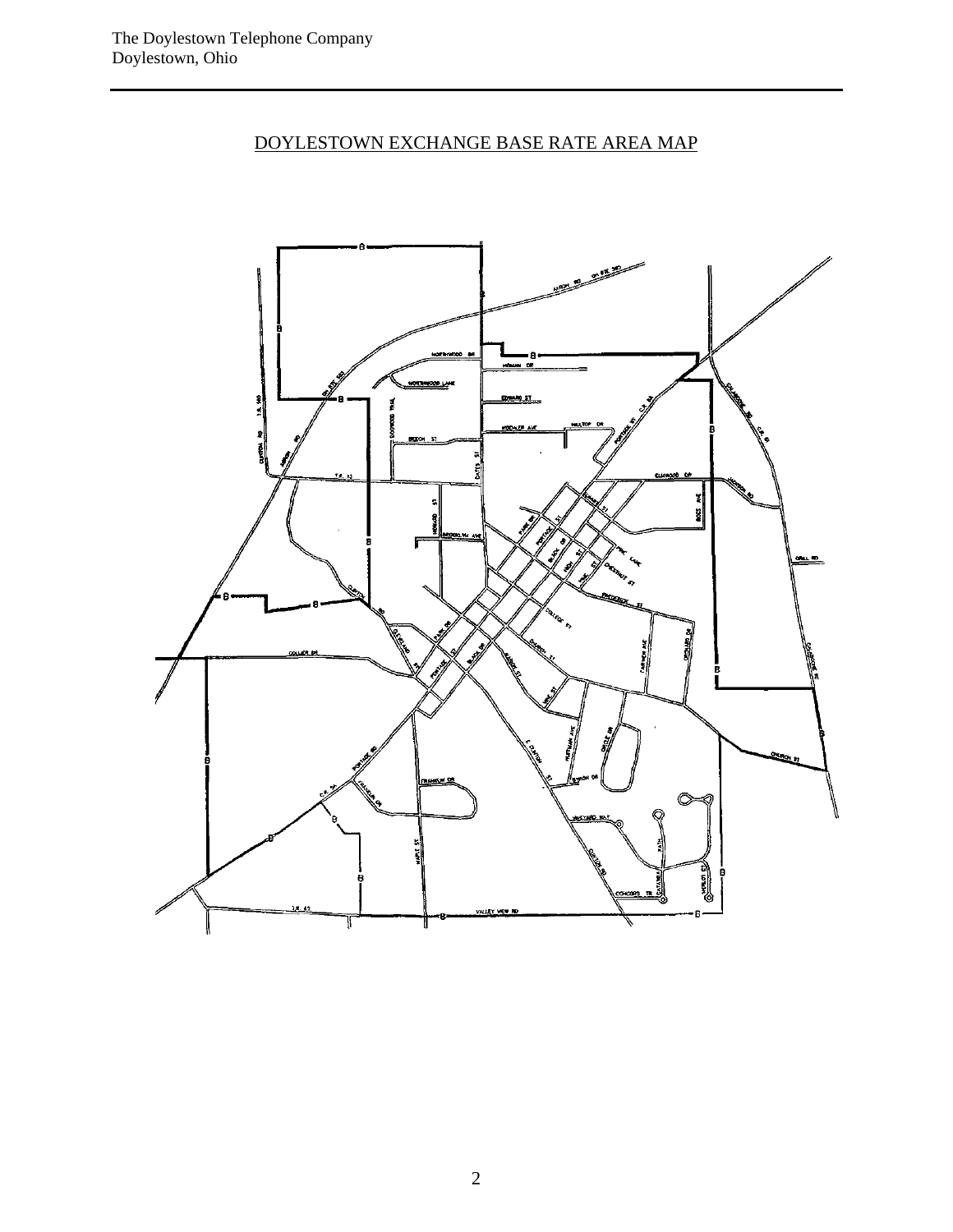# DOYLESTOWN EXCHANGE MAP

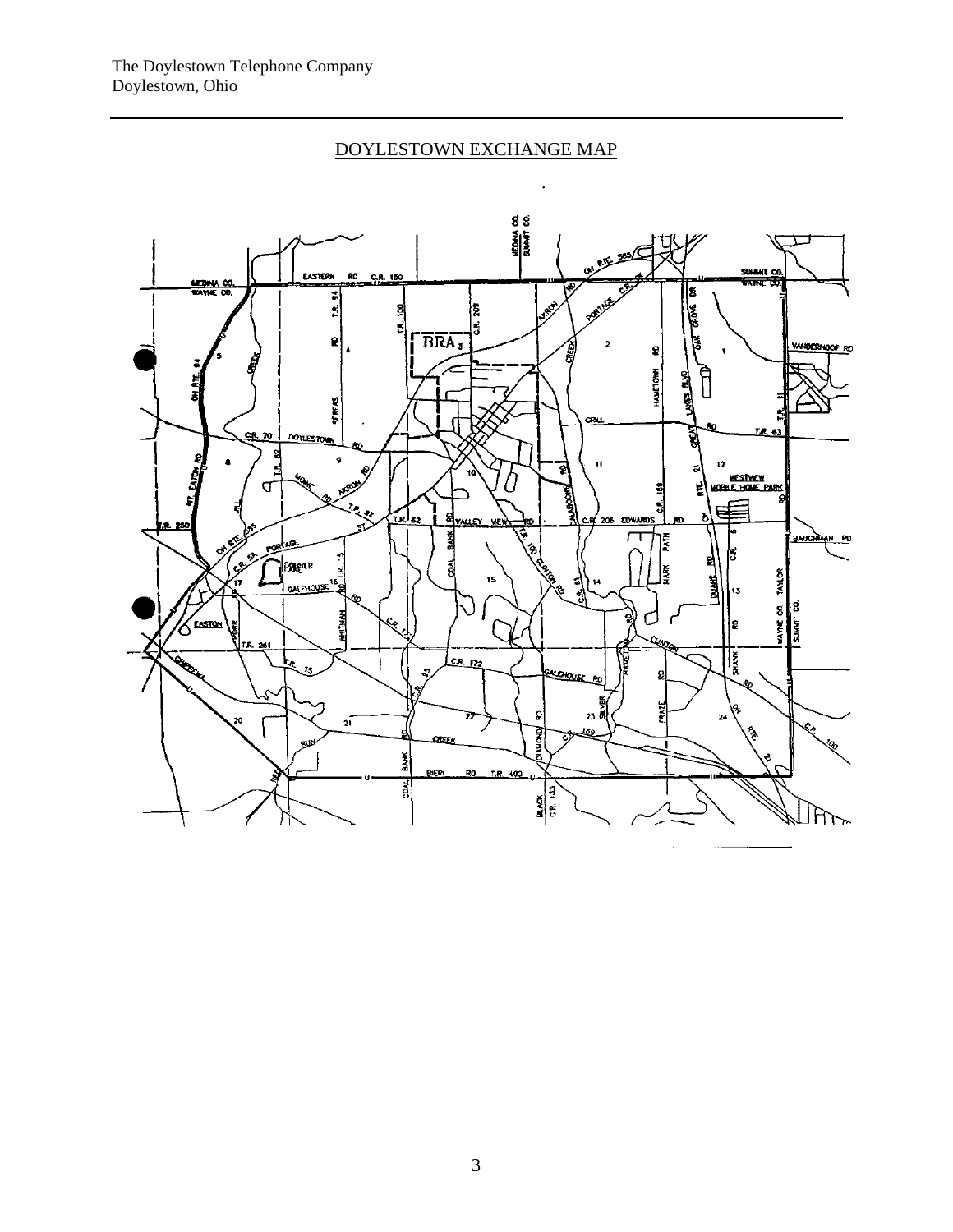# DOYLESTOWN EXCHANGE RATES

#### A. GENERAL

- 1. The base rate area shall be as defined on the Exchange Base Rate map.
- 2. Access line, as referred to in this Guidebook is the Telephone Company line from the central office switching point up to and including the termination point on the customer's premises.

#### B. SCHEDULE OF MONTHLY RATES

The Company will offer various bundles and packages of services at prices that may be set forth in this Guidebook, on the Company's website set forth below, or elsewhere. (http://www.doylestowntelephone.com).

# C. EXTENDED AREA SERVICE

Extended Area Service (two-way non-optional flat rate service) is furnished to the subscribers of this exchange to the Akron, Ohio exchange of the Ohio Bell Telephone Company.

#### D. SERVICE CONNECTION CHARGES

For all telephone service connections ordered by a subscriber for installation at the same time and considered standard by the Telephone Company, the following nonrecurring charges will apply:

| $\mathbf{1}$ . | Initial Service Order Charge           | $$15.00*$ |
|----------------|----------------------------------------|-----------|
|                | Initial Service Connection Charge      | $$25.00*$ |
| 3.             | <b>Subsequent Service Order Charge</b> | \$5.00    |

Receiving, recording and processing information necessary to execute a customer's request for a change of service.

\*Payment of the Initial Service Order Charge and the Initial Service Connection Charge may be spread over three (3) months.

# E. CONSTRUCTION CHARGES

1. Private Right-of-Way Construction

When an applicant is so located that it is necessary to use a private right-of-way to furnish service, and the Telephone Company is unable to obtain the required right-of-way without additional expense, the applicant may be required to pay the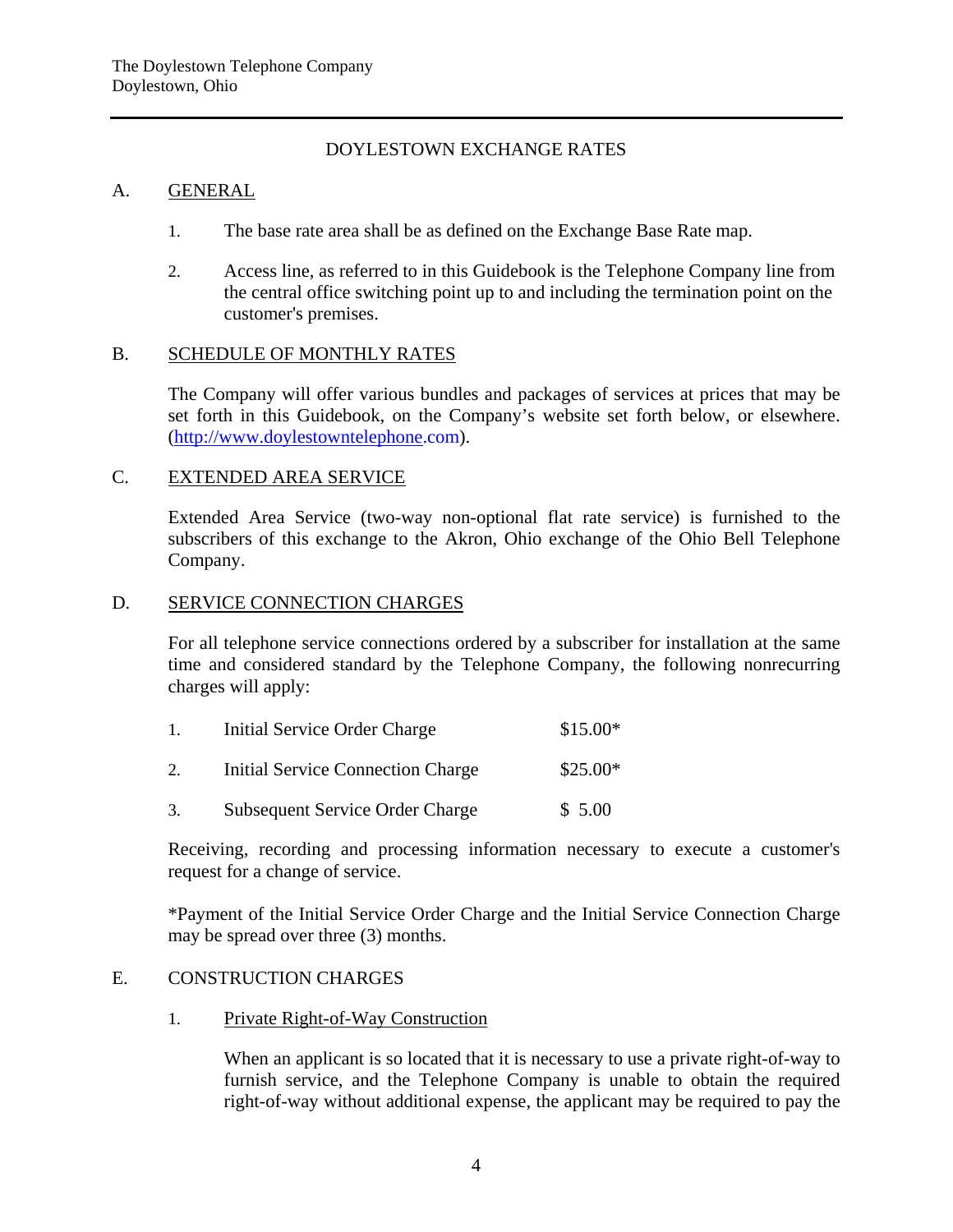expense (or rental) incurred by the Telephone Company in securing and retaining the right-of-way.

For the construction of all poles and wires on private property the Telephone Company may make a charge based on time and materials or the actual cost of direct labor, indirect labor, overheads and materials. All poles and wires constructed on private property are to be under the control of the Telephone Company as long as they are connected with the system of the Telephone Company. The maintenance and renewal of poles and wires on private property shall be at the expense of the subscriber but under control of the Telephone Company.

When the Telephone Company attaches its facilities to poles of other companies in lieu of providing pole line construction, the charges to be applied are the same as those which would have been applied if pole line construction had been provided by the Telephone Company.

For underground service entrance, the Telephone Company will place the necessary duct, cable, or wire in the street to the curb line; on private property, the Telephone Company will make a charge based on time and material or the actual cost of direct labor, overheads and material. Such underground extensions on private property shall be made under the control and direction of the Telephone Company. The maintenance and renewal of duct, cable or wire on private property shall be at the expense of the subscriber, but under the control and direction of the Telephone Company. The Telephone Company will not place its cables or wires in the same duct with electric light or other high tension lines.

#### 2. Construction on Public Highways

- a. Within the Base Rate Area No charge is made to the applicant for permanent construction provided by the Telephone Company on public highways, streets or alleys in order to furnish service where no facilities are available, except where poles are needed on private right-of-way to make proper road clearance and exceeding 200' of permanent construction on such right-of-way. If in excess of 200', the private right-of-way construction charge is applicable.
- b. Outside the Base Rate Area The Telephone Company adopts and concurs with P.U.C.O. Session Order No. 154 which sets forth the rules and regulations governing construction charges on public highways outside base rate area.

In all cases of pole line construction on public highways, ownership is vested in the Telephone Company. All instrumentalities erected on public highways are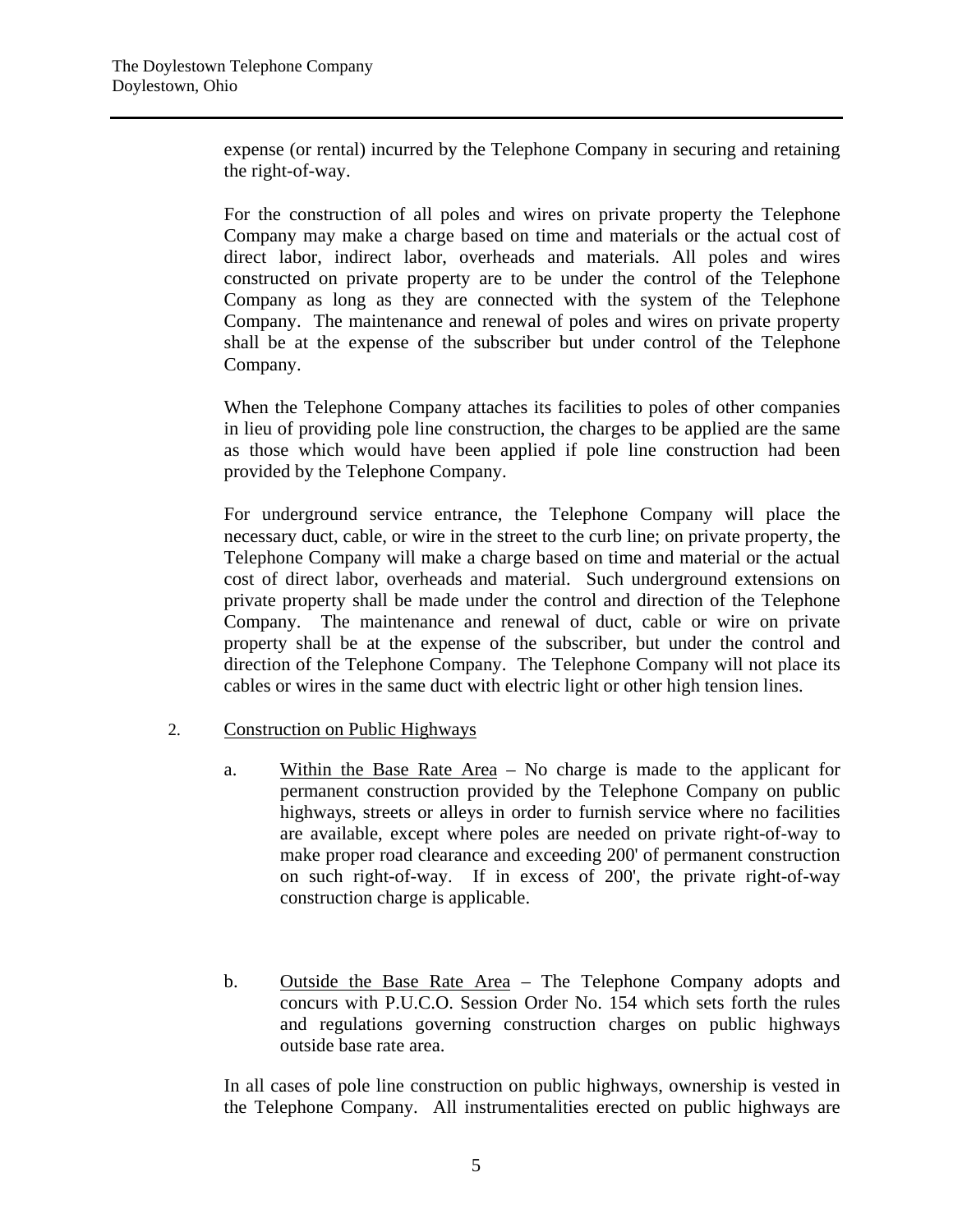owned and maintained by the Telephone Company. When the Telephone Company attaches its facilities to the poles of other companies, in lieu of providing pole line construction, the charges to be applied are the same as those which would have been applied if pole line construction had been provided by the Telephone Company.

# 3. Buried Entrance

Where a buried wire or buried cable type of entrance facilities is provided by the Telephone Company in cases where such type of facility is not considered normal, as hereinafter set forth, the subscriber shall be required to pay for all excavation and fill-in in connection with maintenance and replacement of such buried wire or buried cable type of entrance facility.

#### F. SPECIAL ASSEMBLAGES

Where the Telephone Company, at the request of the subscriber, furnishes special assemblages or special services that are not provided for under this Guidebook, a charge therefore, in addition to the published rates, will be made in each case. Special assemblages will be made at the discretion of the Telephone Company.

# G. TOUCH TONE SERVICE

Touch Tone Service is included in the individual access line rate set forth in this Guidebook.

#### H. CARRIER TOLL RESTRICTION SERVICES

- 1. General
	- a. Selective Carrier Denial

Selective Carrier Denial limits the Company's customer access to the requesting toll service provider's facilities, including 10-XXX and 0 dialing. After subscribing to this service, the carrier provides the Company with a list of subscribers who should be denied access to the carrier's facilities and a list of previously denied subscribers who should regain access.

- 2. Regulations
	- a. The Company will provide the services, on a nondiscriminatory basis, to all toll service providers.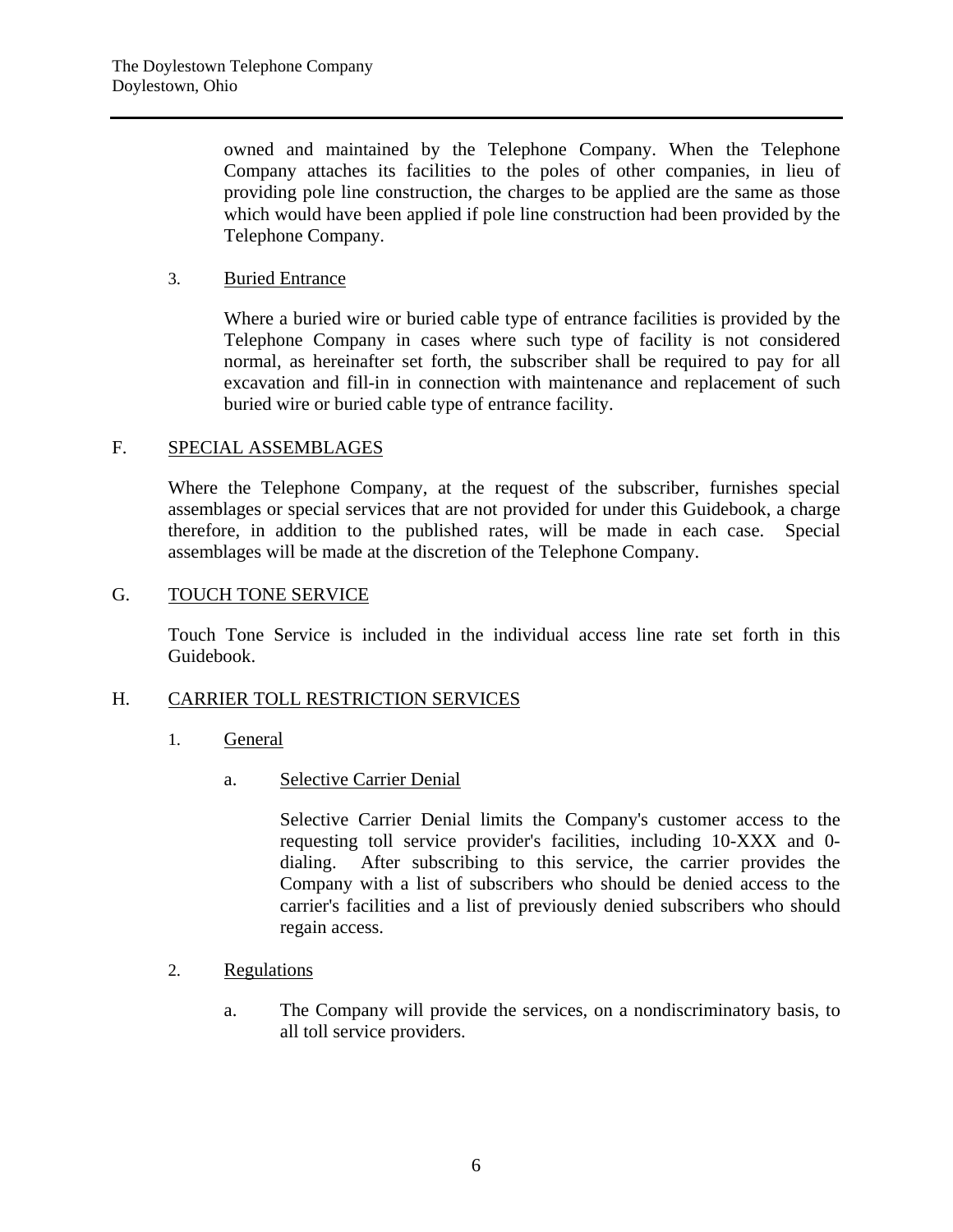- b. Carrier Toll Restriction Services are offered subject to the availability of suitable facilities and are limited to central offices specifically equipped to provide the services.
- c. The Company shall not be liable to the carrier or to any other person or entity for damages of any nature or kind arising out of, resulting from, or in connection with the provision of the service, including without limitation, the inability to access the operator or any non-toll-free number for any purpose.
- d. Carrier Toll Restriction Services do not provide restriction of nonchargeable calls to numbers such as repair service, public emergency service (i.e. 9-1-1),  $1 + 800$  calling, or local directory assistance (DA) service in the event charges do not apply to the provision of DA.
- e. Carrier Toll Restriction Services will be provided to Residence One-Party, Business One-Party and Business Trunk customers. Carrier Toll Restriction Services will not be provided with party-line or Centrex services.
- f. The minimum contract period for Carrier Toll Restriction Services is one month.
- 3. Rates
	- a. The following rates and charges apply to the Company's provision of Carrier Toll Restriction Services and are in addition to all other carrier charges as specified elsewhere in the Company's Guidebooks.

#### Monthly Rates

 Selective Carrier Denial Residence, per line equipped Business, per line equipped Trunk, per trunk equipped \$5.00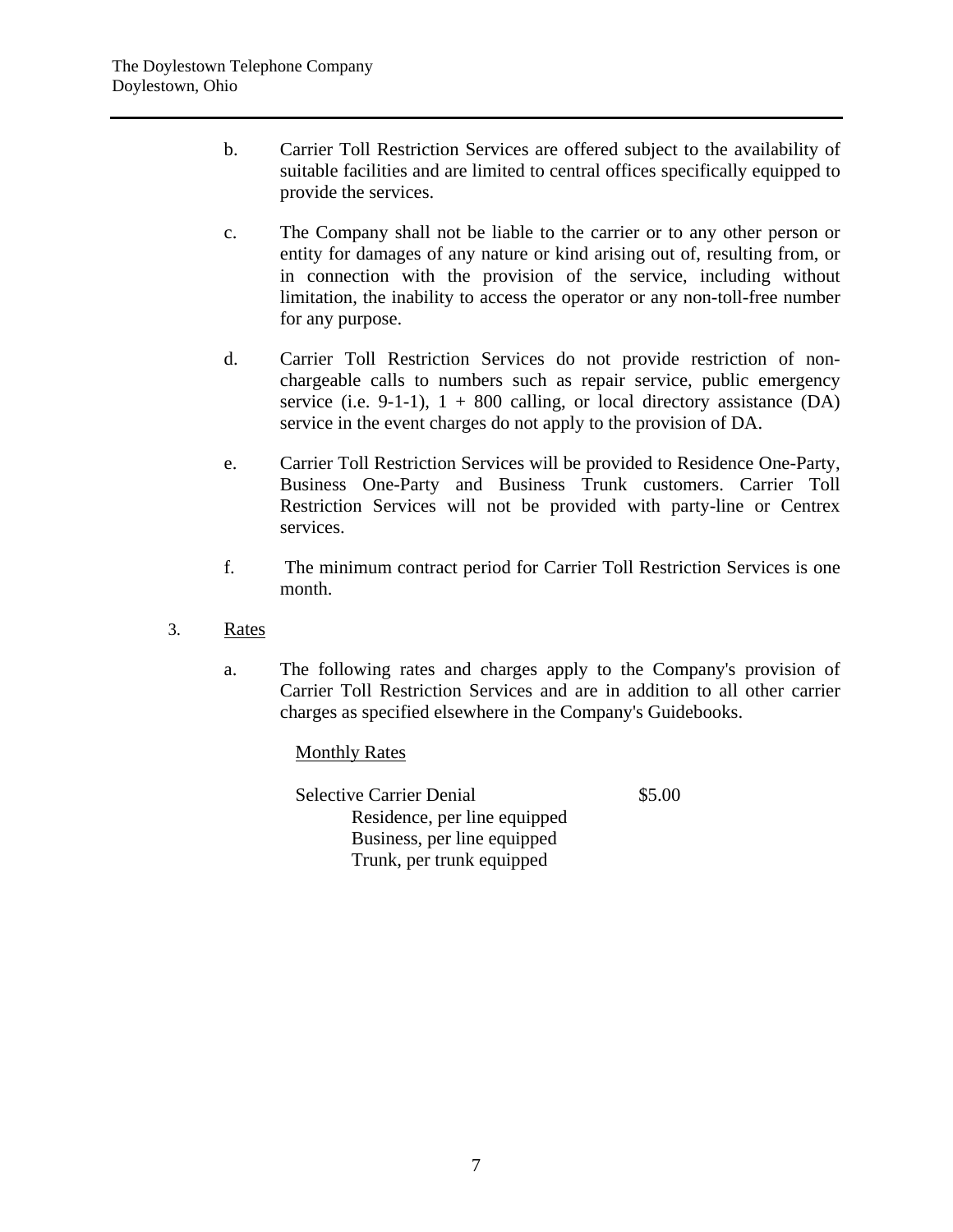# EXPANDED SERVICE AREA Rittman and Marshallville Exchanges

The services, rates, terms and conditions of the Rittman and Marshallville Exchanges will be identical to those of the Doylestown Exchange, except where otherwise specifically provided.

Service will be available where facilities permit.

Service is not currently offered in the Rittman and Marshallville Exchanges.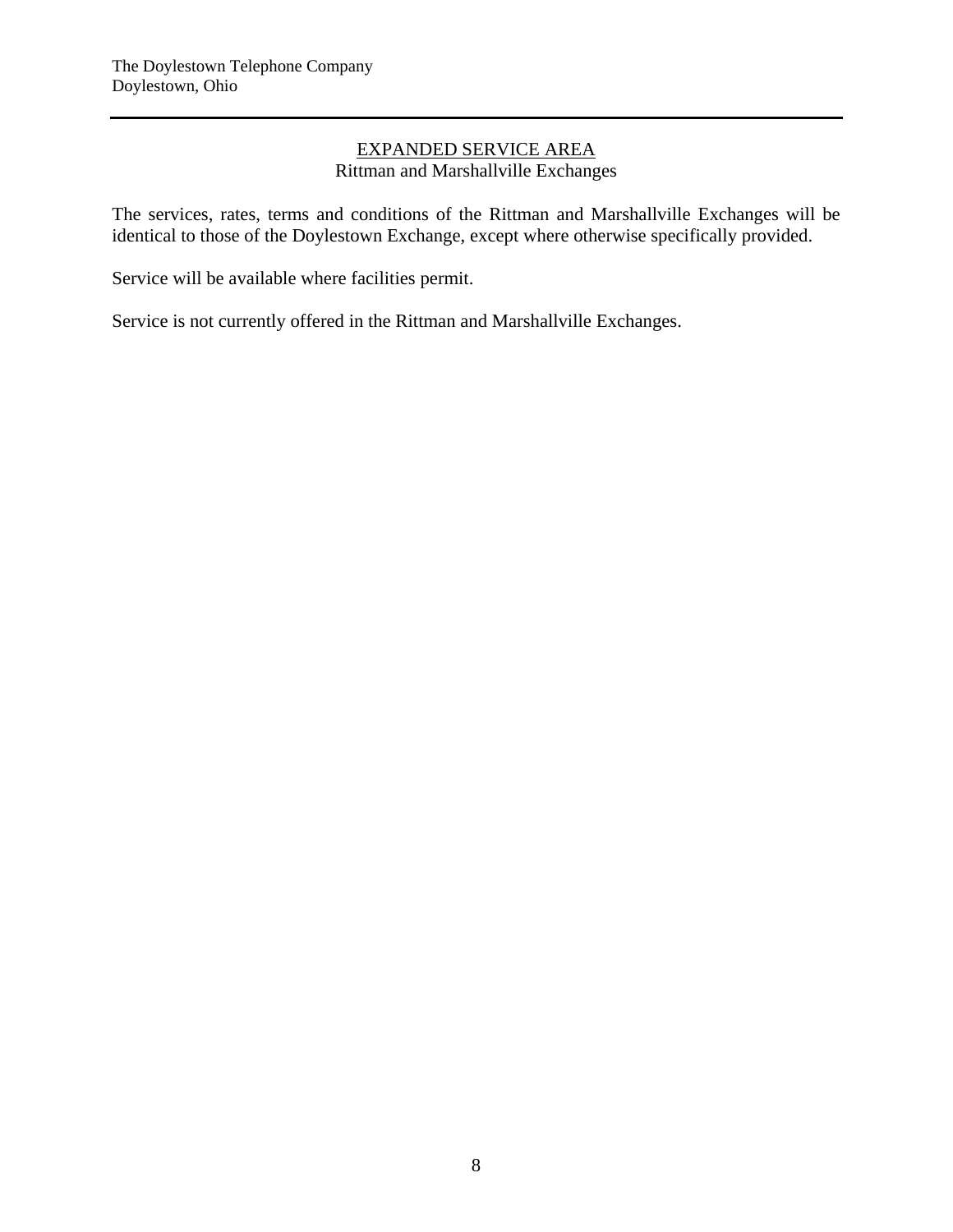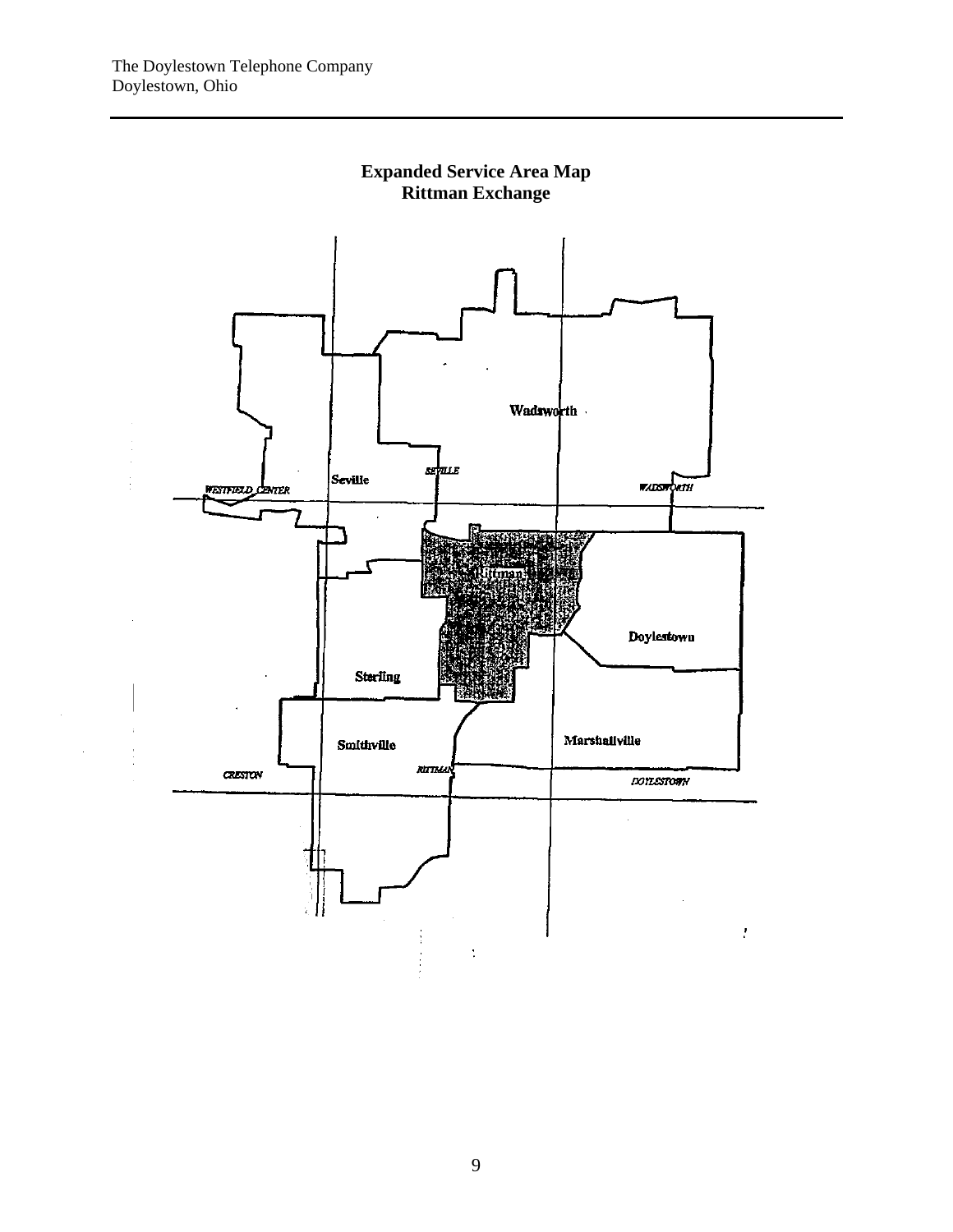

# **Expanded Service Area Map Marshallville Exchange**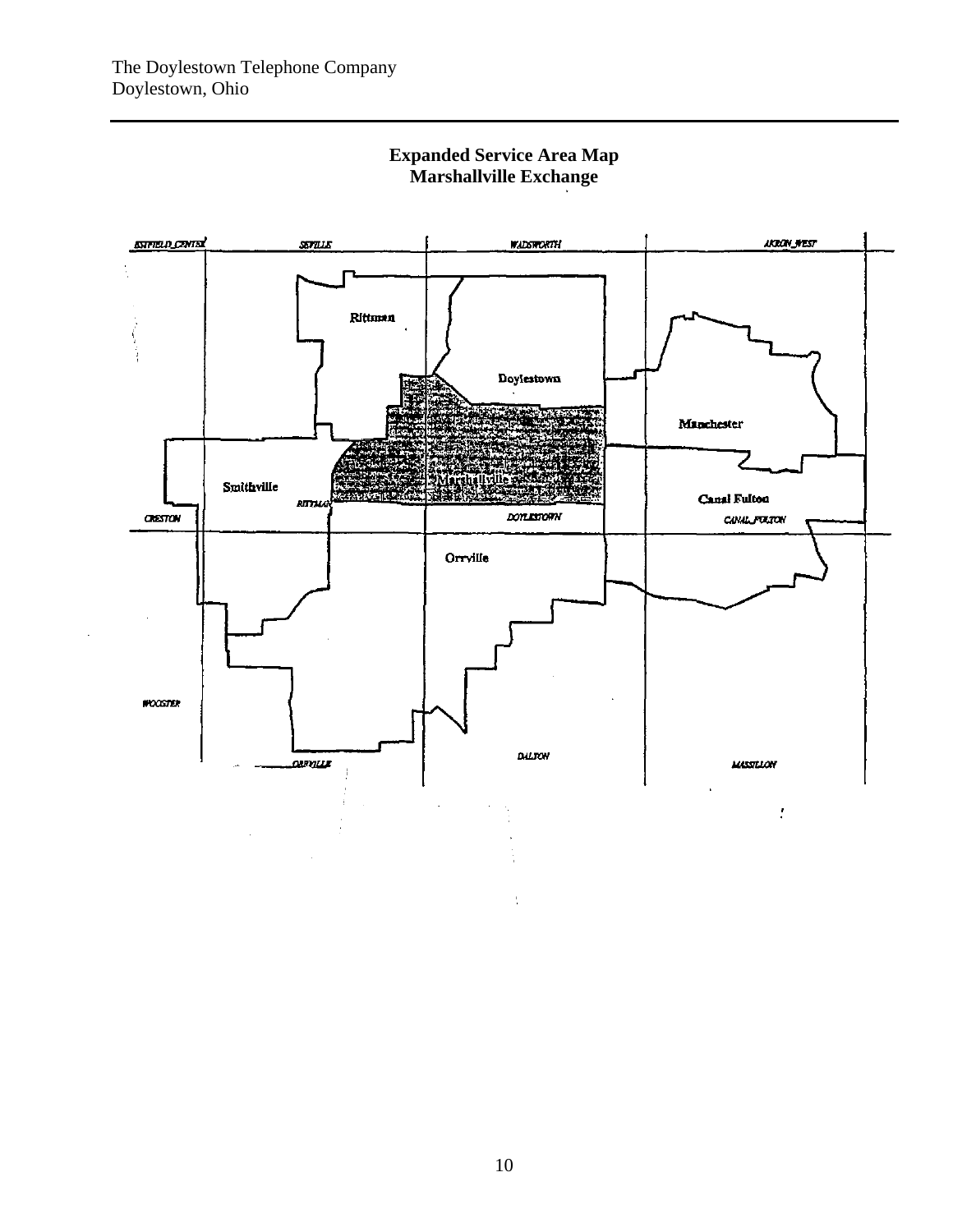# GENERAL RULES AND REGULATIONS

# A. APPLICATION

In the event of a conflict between any rates, rules, regulation or provision contained in these General Rules and Regulations and any rate, rule regulation or provision contained in the other section of this Guidebook, the rate, rule, regulation or provision contained in the specific section of this Guidebook shall prevail.

# B. OBLIGATIONS AND LIABILITY OF TELEPHONE COMPANY

# 1. Availability of Facilities

The Telephone Company's obligation to furnish service is dependent upon its ability to secure and retain, without unreasonable expense, suitable facilities for the construction and maintenance of the necessary pole lines, circuits and equipment.

# 2. Directory Errors and Omissions

The Telephone Company assumes no liability whatsoever for damages accruing from errors or omissions in the making or printing of its directory. The Telephone Company will not be a party to controversies arising between subscribers or others as a result of listings published in the directory.

#### 3. Transmitting Messages

- a. The Telephone Company does not transmit messages but offers the use of its facilities for communication between subscribers.
- b. No one employed by the Telephone Company, in any capacity, is authorized to receive or transmit verbal or written messages, unless it is solely as an agent for the person desiring the same, and the Telephone Company will assume no responsibility for such service.

# 4. Liability of Telephone Company

- a. In view of the fact that the customer has exclusive control of his communication over the facilities furnished him by the Telephone Company, and of the other uses for which facilities may be furnished to him by the Telephone Company, and because of unavoidable errors incident to the service and to the use of such facilities of the Telephone Company, the service and facilities furnished by the Company are subject to the terms, conditions, and limitations herein specified.
- b. The liability of the Telephone Company for damages arising out of mistakes, omissions, interruptions, delays, or errors or defects in transmission occurring in the course of furnishing service or other facilities and not caused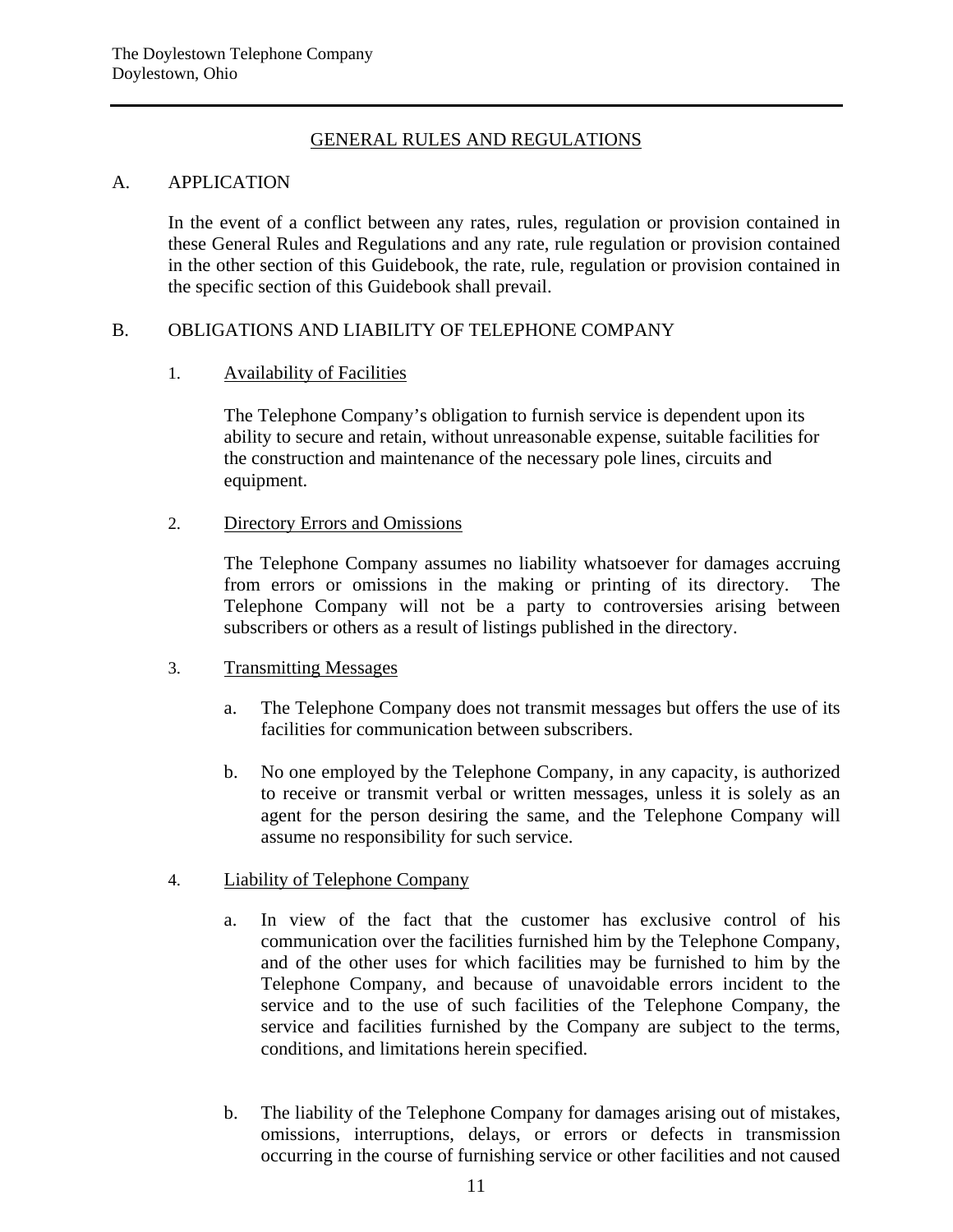by the negligence of the customer, shall in no event exceed an amount equivalent to the proportionate charge to the customer for the period of service during which such mistake, omission, interruption, delay, error or defect in transmission occurs. No other liability shall in any case attach to the Telephone Company.

c. When the lines of other telephone companies are used in establishing connection to points not reached by the Telephone Company's lines, the Telephone Company is not liable for any act or omission of the other company or companies.

# C. USE OF SERVICE AND FACILITIES

1. Ownership and Use of Equipment

The facilities necessary for the rendition of telephone service are furnished by the Telephone Company and placed in the subscriber's hands as custodian. The subscriber shall be responsible for the reasonable care and safekeeping of such facilities. The subscriber shall be required to reimburse the Telephone Company for the disappearance or destruction of such facilities from anything other than ordinary usage or a casualty involving the subscriber's premises.

The telephone service rendered to a subscriber shall not be used for receiving, transmitting or delivering any message or communication in respect of which a consideration has been or is to be paid to any party other than the Telephone Company, except as may be permitted by the rules and regulations contained in this Guidebook, nor shall such service be used in any way in competition with the Telephone Company in its present or future service.

2. Unauthorized Attachments

No equipment, apparatus, circuits or device shall be attached to, or connected with, facilities furnished by the Telephone Company, whether physically, by induction or otherwise, which will not meet the requirements of the Telephone Company. The Telephone Company shall have the right to disconnect any such unapproved attachment or connection, or to suspend the service during its continuance, or to terminate the service

#### 3. Subscriber-Provided Terminal Equipment

Subscriber-provided equipment and communications systems may be used with facilities furnished by the Telephone Company for exchange and long distance service as specified in this section.

When the Telephone Company is requested to provide such service, the subscriber, at the option of the Telephone Company, should inform the Telephone Company as to the type of equipment requested to be interconnected to the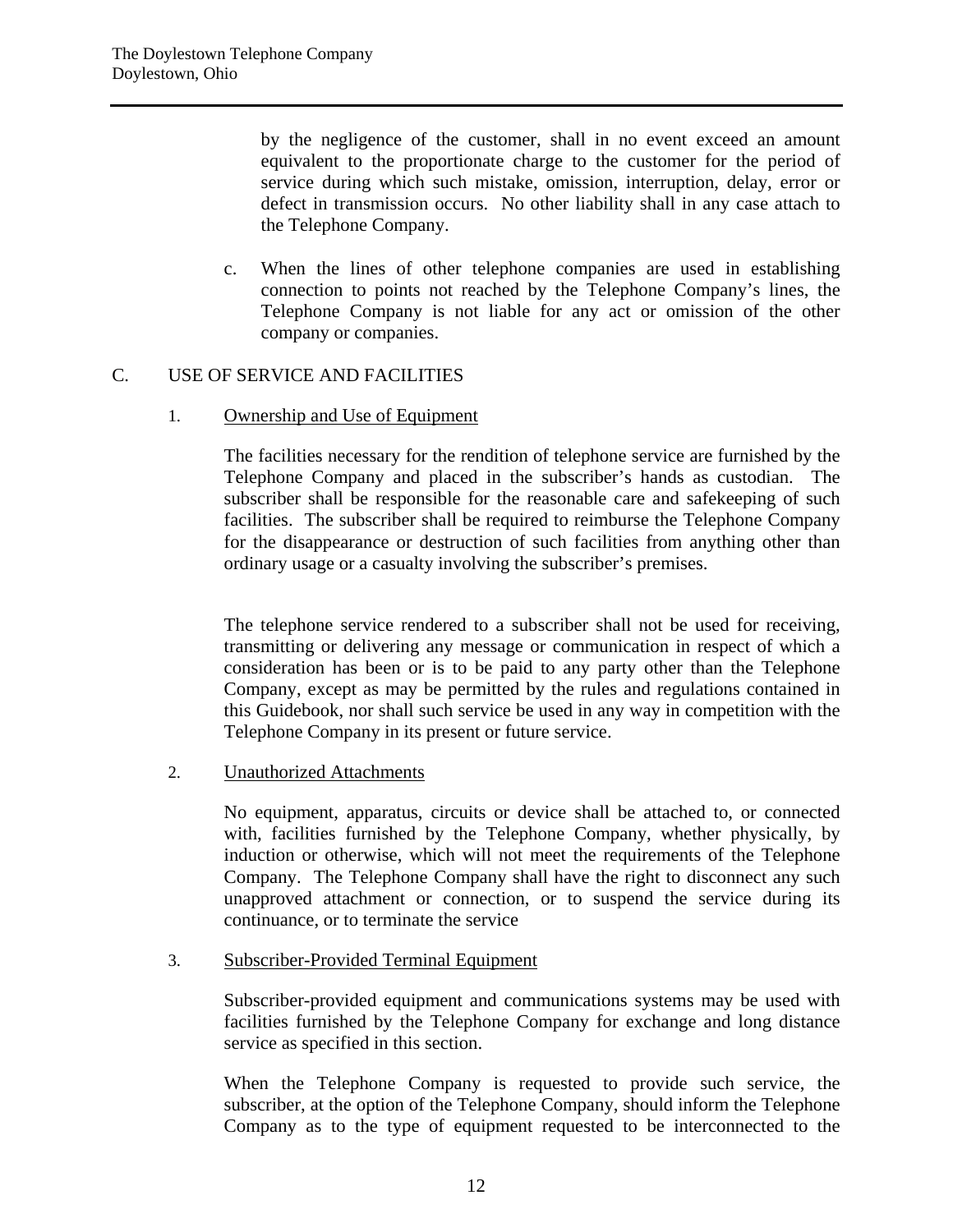Telephone Company facilities and the proper interconnect device which is designed to properly function with the subscriber's equipment.

Whenever equipment or facilities of the subscriber are connected to equipment or facilities of the Telephone Company, it is contemplated that when trouble develops, the subscriber will make appropriate tests of his equipment or facilities to determine whether trouble is in his or in the Telephone Company's equipment or facilities before reporting an out of service or other trouble condition to the Telephone Company.

The subscriber is liable for and is required to maintain (including, but not limited to, repair, modify, replace, etc.) and bear all associated costs for maintenance of subscriber-provided terminal equipment that has connection to telecommunications service furnished by the Telephone Company. This liability includes the requirements that, when written notice is received from the Telephone Company, the subscriber shall alter or change at his own expense all subscriber-provided terminal equipment:

- (1) If changes to communications facilities shall require alteration or change, and/or
- (2) If complaints from subscribers relate to another subscriber's subscriberprovided terminal equipment, and/or
- (3) If test and dispatched trouble investigation results from subscriber-provided equipment.

Failure to alter or change subscriber-provided terminal equipment upon written notice may result in temporary denial or termination of subscriber's service.

4. Use of Subscriber Service

The use of subscriber service is restricted to the subscriber, persons residing in the subscriber's household, the subscriber's employees or representatives. The Telephone Company may refuse to install service or permit service to remain on premises where the instrument is so located that it is accessible to the general public.

# D. ESTABLISHMENT AND FURNISHING OF SERVICE

1. Application for Service

An application for service becomes a contract upon the establishment of service. Requests for additional service, upon the establishment thereof, become a part of the original contract.

Any change in rates or regulations authorized by legally constituted authorities acts as a modification of all contracts in conformity thereto without further notice.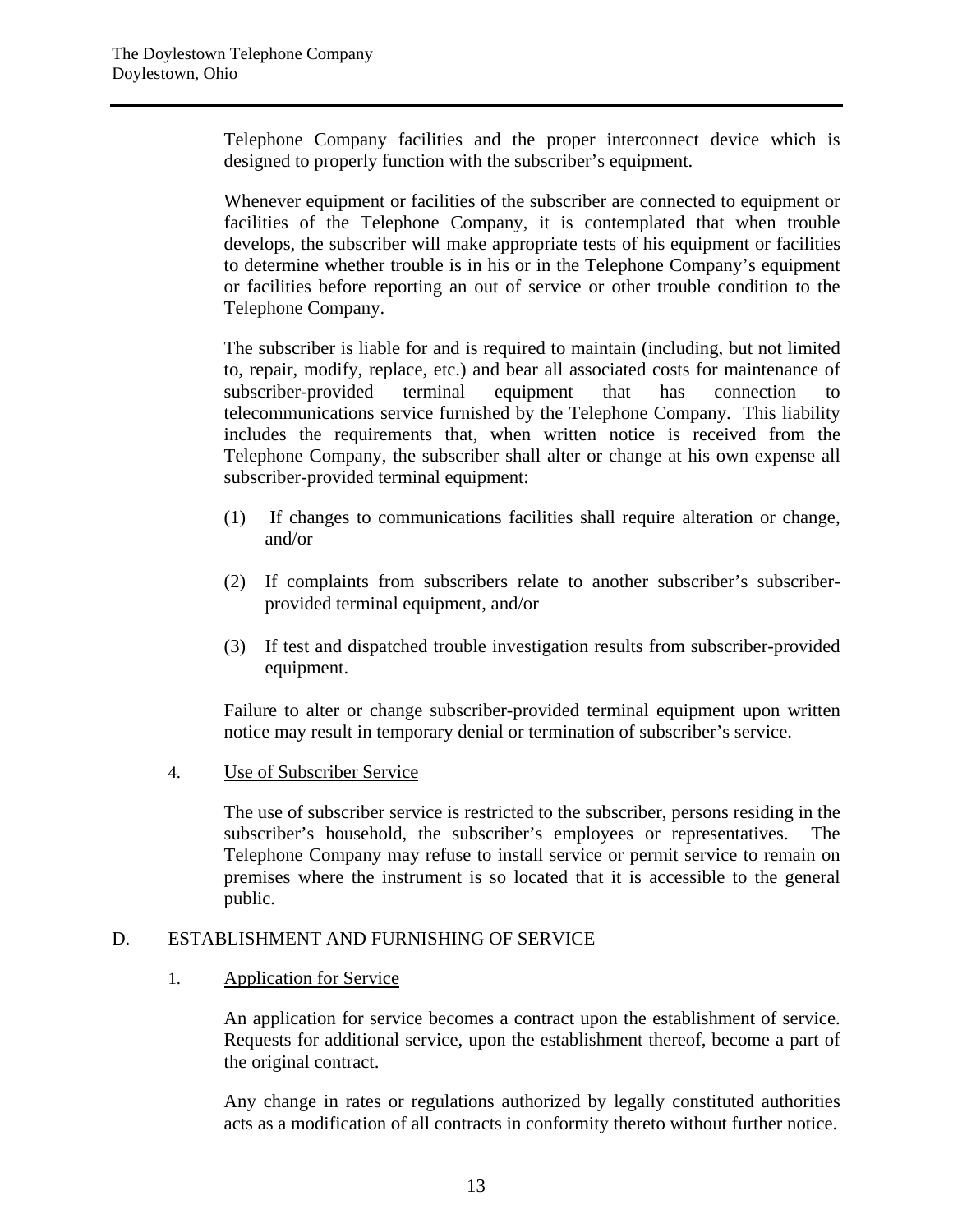No service will be installed for any applicant unless all charges for service previously rendered to such applicant have been paid.

The Telephone Company will extend credit to present customers or to new applicants for service, or it may require deposits from such new or present subscribers for residential service. Business customers, old or new, will be required to make deposits as, or to provide, guarantee of payment or may be extended credit in accordance with such standards.

A deposit will be returned when an application for service has been cancelled prior to the establishment of service. The deposit will be applied to any charges applicable in accordance with the Guidebook and the excess portions of the deposits will be returned; or upon discontinuance of service. The carrier will refund the subscriber's deposit or the balance in excess of unpaid bills for the service.

Short term service required by the subscriber will be provided at the cost of installation and removal, plus a payment of a minimum of one month's charges for services provided, all of which are payable in advance.

Where the subscriber requests extension of his primary telephone service to another location within the Doylestown Exchange area, the individual access line rate will apply at both locations.

Before building rural line extensions, or installing any special equipment, the Telephone Company may demand such sureties as sound credit may justify and the minimum standards for telephone service permit to assure the payment of any changes provided under this Guidebook and to assure the retention of service for the full period provided for in the contract. Investments in rural line extensions will be made by the Telephone Company along highways for a distance of onehalf mile, and on private property for a distance of six hundred feet. The excess construction above this amount, if any, must be borne by the prospective subscriber at the time of application.

When special or extraordinary plant or equipment facilities are required to furnish any service covered in this Guidebook, the Telephone Company will required a contract with the subscriber. This contract may require the subscriber to keep the service for a specified period of time sufficient for the Telephone Company to amortize the cost of construction, installation, maintenance and taxes. If the subscriber does not retain the service for the full period as provided in the contract, the Telephone Company may required the payment of a termination charge equivalent to the monthly charges for the service for the remaining months of the contract period.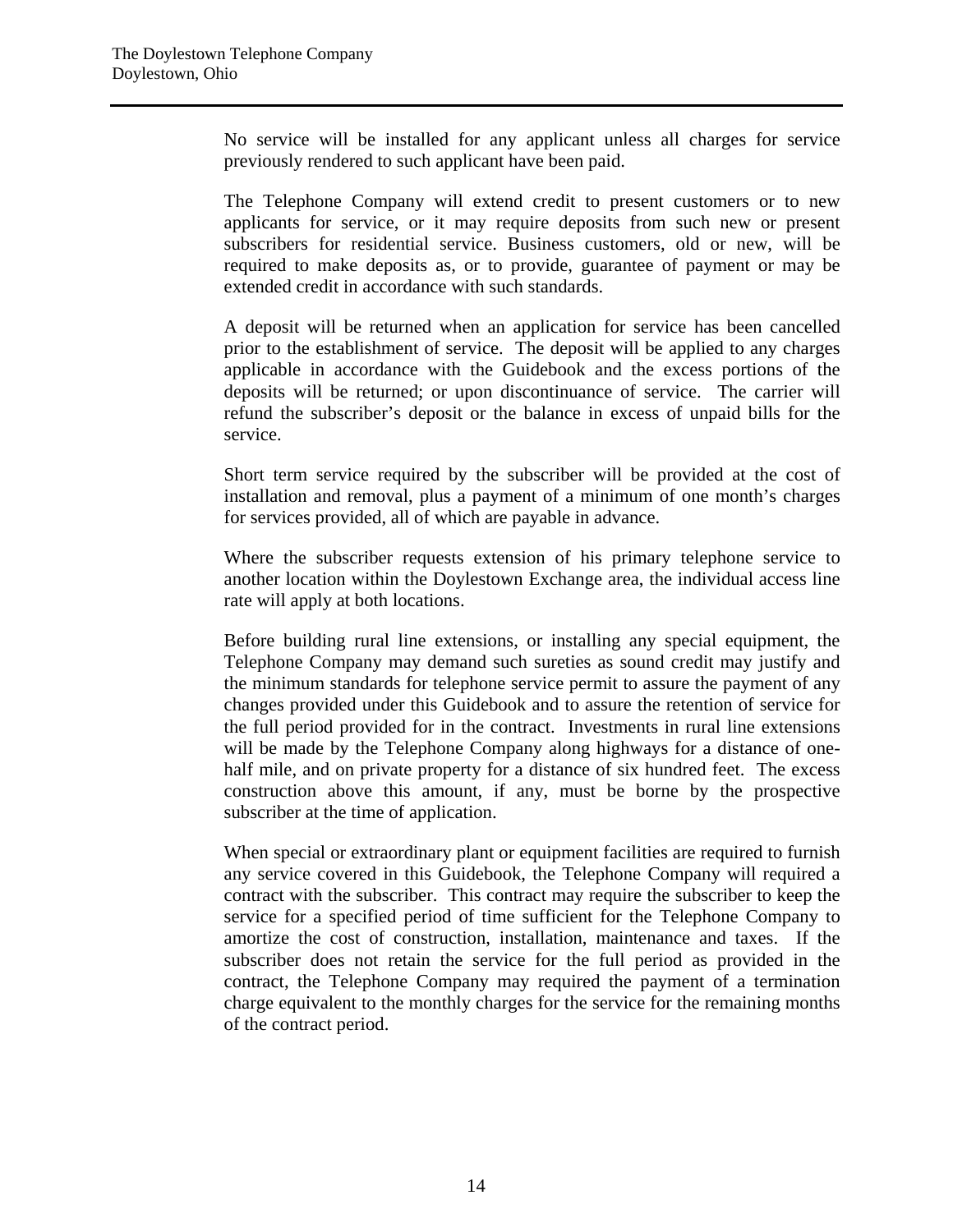# 2. Classification of Business & Residence Service

Service shall be classified as business service when it is located as a business location, or when it is located in a residence but used primarily for business or professional purposes, or when the residence is connected to or forms a continuous part of the structure housing the business. The use of telephone service shall determine its classification.

Fraternal societies or clubs that are maintained solely through the collection of dues from members and are not regularly engaged in or benefiting from any commercial or merchandising activity conducted incidental to their operation, churches, and public and parochial schools will be furnished service at regular rates for comparable residence service when such service is maintained continuously throughout the year and the telephone number is maintained as nonpublished.

# 3. Payment for Service; Late Payment Charge

Subscribers are responsible for all charges for telephone service rendered in connection with local and toll calls for messages originating at or sent collect to their telephones. The Telephone Company will not enter into an arrangement restricting the use of toll service to certain individuals in the organization of the subscriber. Because of the inaccuracy of voice identification, the Telephone Company will not be responsible for verbal approval for the use of toll facilities or acceptance of toll charges to or from any subscriber's telephone. No toll credit will be extended to any subscriber having an unpaid toll account thirty (30) days past due.

Accounts are payable at the Telephone Company's business office or any agency established by the Telephone Company for the purpose of collecting its accounts. Failure to receive a bill will not exempt the subscriber from payment of any sum or sums due the Telephone Company.

If you cancel your services or a portion thereof after installation, then you remain liable for payment of all outstanding charges for all services you used and equipment you purchased from us prior to termination. If you terminate services prior to the last day of your billing cycle, then you will be charged for the full month of service with no proration or credit.

In case of any default in payment of toll or other charges, the Telephone Company may bar, disconnect or remove the line, but such action shall not affect the subscriber's liability for the payment of all such charges accruing for service.

A subscriber's bill shall not be due earlier than fourteen (14) days from the date of the postmark on the bill. If the bill is not paid by the due date, it then becomes past due. The postmarked date of mailed remittances will be deemed the date of payment.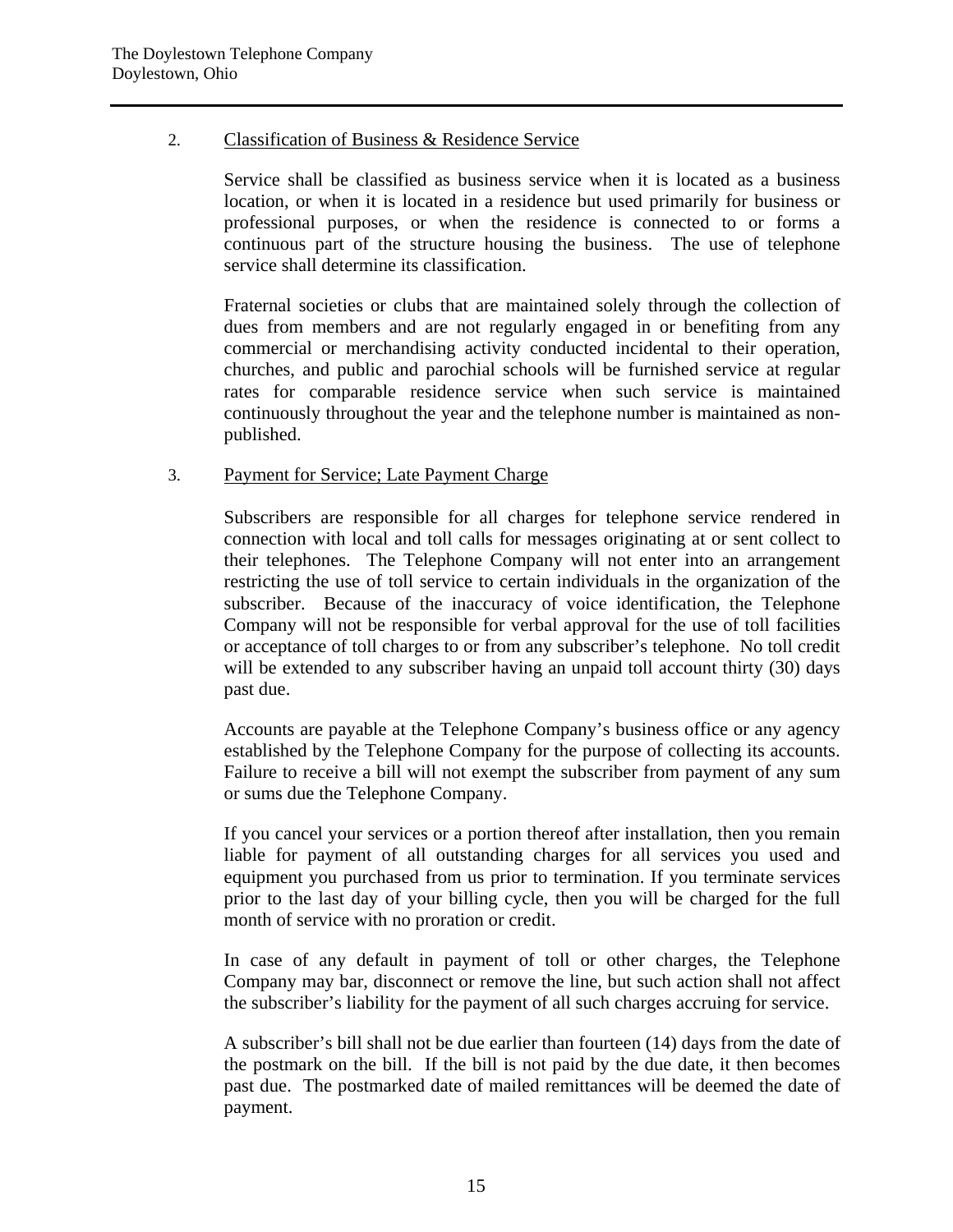A late payment charge, 1.5% of the total monthly bill, will be assessed on all charges not paid on or before their due date. A late payment charge is not applicable to subsequent rebilling of any amount to which a late payment has already been applied. Late charges are to be applied without discrimination.

# 4. Suspension and Termination of Service for Cause

A Reconnection Charge of \$25.00 will be made for reconnecting service for a subscriber whose service has been disconnected.

The Telephone Company shall respond promptly to customer inquiries pertaining to charges for toll services, either by handling the inquiry itself, or referring it to the IXC, depending on the nature of the customer's inquiry.

5. Fraudulent Usage

The Telephone Company may either suspend or terminate the service of the offending subscriber for any of the following causes:

- a. the non-payment of any sum or sums due the Telephone Company for local service;
- b. the use of foul or profane language over, through or by means of the telephone for the promotion of immoral or other illegal practices;
- c. the impersonation over, through or by other means of the telephone, or any person or persons with fraudulent or malicious intent;
- d. any other infraction of the regulation of the Telephone Company.

#### 6. Toll Blocking Policy

The Doylestown Telephone Company when providing toll service, may "universally" block access to all toll providers for nonpayment of regulated toll charges, so long as the blocked customer is not denied the right to select, through a presubscribed interexchange change (PIC) mechanism, any other 1+ presubscribed toll service provider who is obligated to provide such service under the terms of the Selective Access Policy.

Under the terms of the Selective Access Policy, the Doylestown Telephone Company when providing toll service, may deny establishment of 1+ presubscribed toll service on the grounds that the customer has filed to establish creditworthiness.

When a prospective customer, who has previously been universally blocked for nonpayment of toll charges by another carrier, seeks to select the Doylestown Telephone Company as his or her 1+ carrier of choice, the Doylestown Telephone Company may require a deposit for toll service.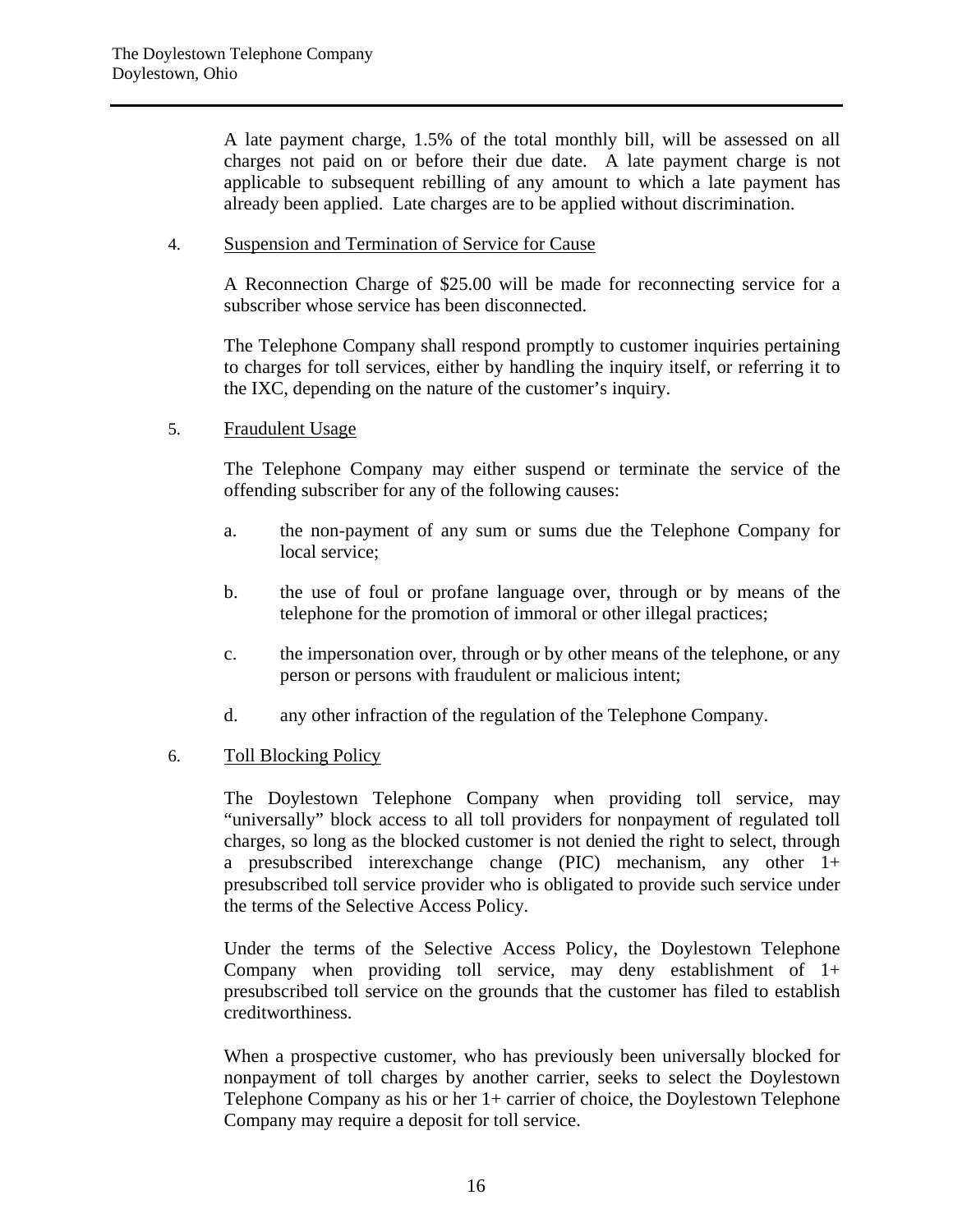The Doylestown Telephone Company may furnish credit information, acquired from the Company's own experiences with the customer, to consumer reporting agencies within the meaning of the Federal Fair Credit Reporting Act. The Company will follow all requirements that consumer reporting agencies must follow in issuing credit reports within the meaning of the Federal Fair Credit Reporting Act.

Upon payment by the customer of all past due toll debt to the Doylestown Telephone Company, the Company will remove the block and all 1+ dialing capabilities, including 10-XXX, will be restored.

Toll disconnection service shall be provided as follows:

Universal Toll Blocking Non-Recurring Charge \$5.00/Customer Disconnected

# 7. Returned Checks

- a. If any check is returned to the Telephone Company marked "NSF" or is otherwise returned to the Telephone Company for insufficient funds, the payment represented by such check will be immediately debited from the customer's account, will be deemed by the Telephone Company not to have been made, will be cause for suspension or denial of service as described in other provisions of this Guidebook, and will subject the customer to a service charge as shown below for each such check returned, unless the customer can establish that the charge should not be assessed. At its option, the Company may waive the imposition of the non-sufficient funds charge.
- b. The charge of \$20.00, in addition to any other charges which may apply under this Guidebook, shall be billed to the customer at the time the Company receives notice that the check is being or has been returned from the bank.
- 8. Telephone Directories
	- a. The Telephone Company will furnish, without charge, one directory for each subscriber to access line service. Any additional copies of the directory requested by the subscriber may be billed at regular rates charged to non-subscribers. Directories regularly furnished to subscribers are the property of the Telephone Company, are furnished only as an aid to the use of the service and are to be returned to the Company upon request. No binder, holder or auxiliary cover, except as may be provided by or with the consent of the Telephone Company, shall be used on or in connection with any directory furnished by the Telephone Company.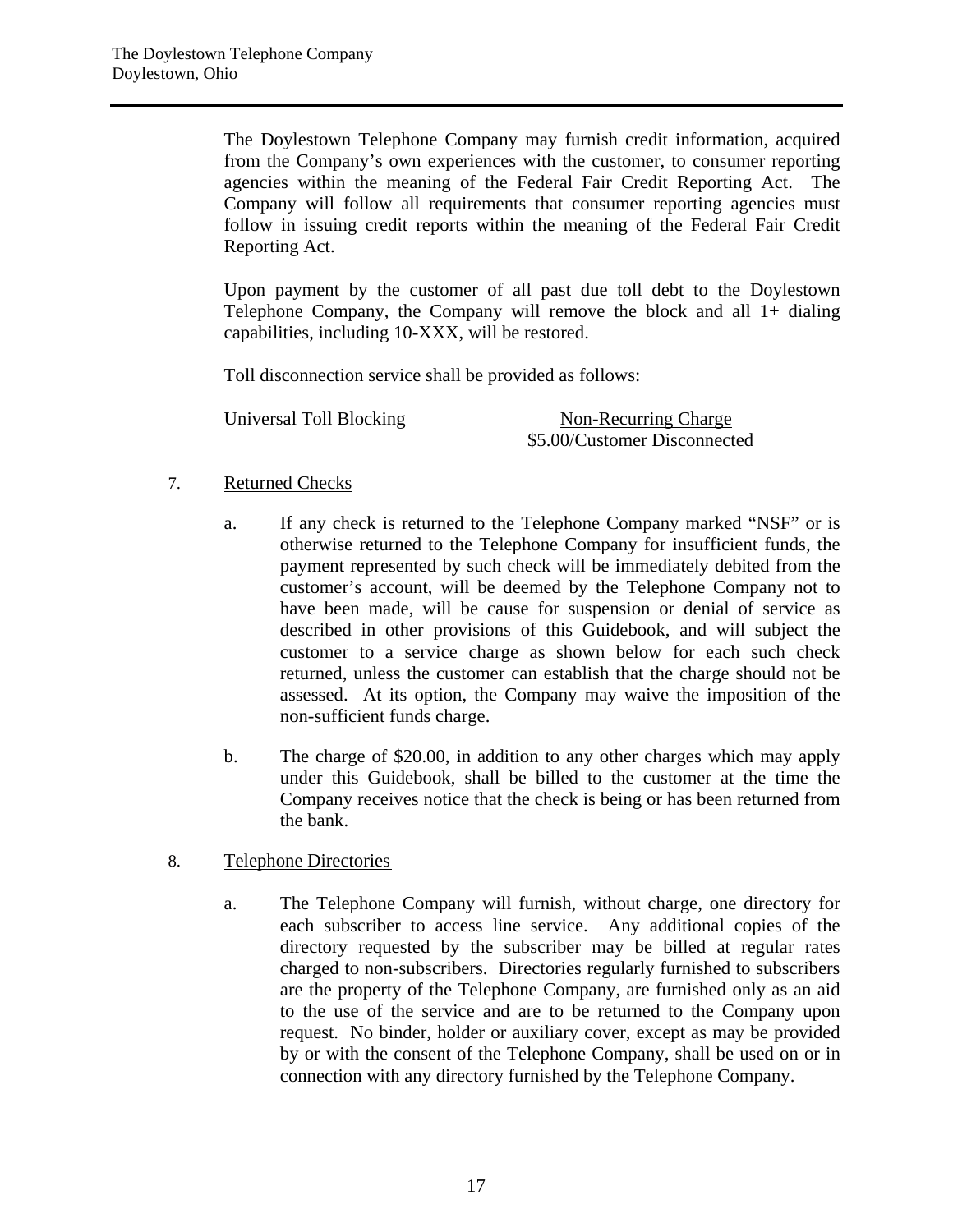- b. The subscriber has no property right in the telephone number which is assigned by the Telephone Company, and the company reserves the right to change the telephone number of a subscriber whenever it deems it necessary to do so in the conduct of its business.
- c. The subscriber is entitled to one listing in the alphabetical section of the directory.
- d. Extra Name Service. Business subscribers may list the name of products or commodities they sell as an extra name service. Members of the firm, officers of the corporation or bona fide employees of the subscriber may also be listed as extra name service on the telephone number of the primary listing. Residence subscribers having extra name service listings must occupy the same premises as those occupied by the subscriber having the primary listing.
- e. When the Telephone Company considers it advisable, it may publish a classified section in the directory for business subscribers only. Each business access line or business extra name service listing may be listed in such classified section without additional charge. Any additional listings in the classified section of the telephone directory are considered advertising mediums and may be billed in advance for the anticipated life of the directory.
- 9. Boundaries of Telephone Company/Borderline Cases

 The Telephone Company concurs with the recommendation set forth in Exhibit "A" entitled "Boundaries" of the Public Utilities Commission of Ohio, Session Order No. 348, which sets forth rules and regulations governing borderline situations of boundaries of exchange, base rate, locality rate and zone rate areas.

10. Telecommunications Service Priority (TSP) System

 The TSP System is a service, developed to meet the requirements of the Federal Government, which provides for the regulatory, administrative and operational framework for the priority installation and/or restoration of National Security Emergency Preparedness (NSEP) telecommunications services. Priority installation and/or restoration of NSEP telecommunications services shall be provided in accordance with part 64.401, Appendix A, of the Federal Communications Commission's (FCC's) Rules and Regulations.

 Regulations, rates and charges are specified in FCC No. 5, Access Service Tariff, of the National Exchange Carrier Association, Section 13.3.3.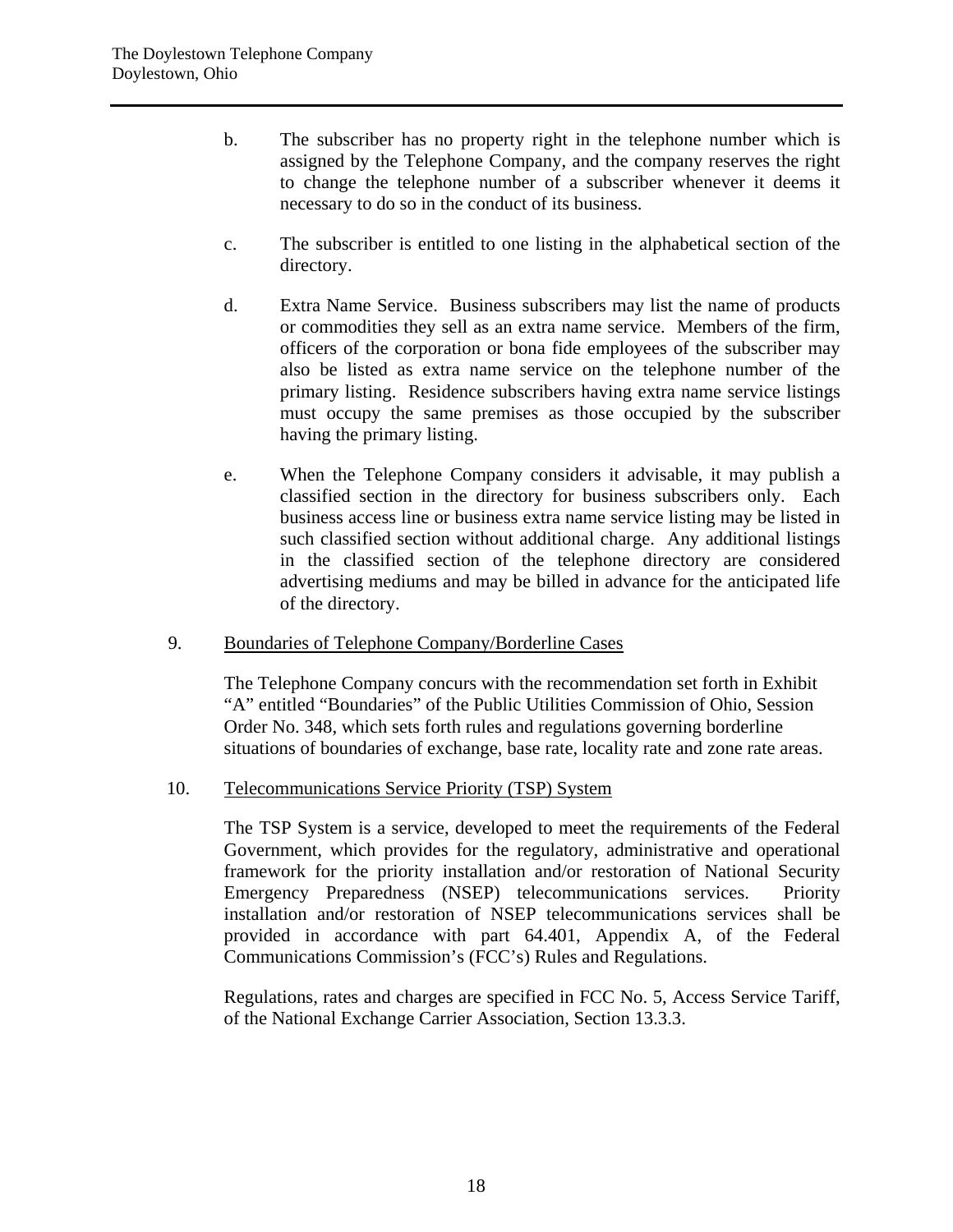# MISCELLANEOUS SERVICES AND EQUIPMENT

#### A. VACATION RATES

Upon request, a subscriber may temporarily suspend his service for a period of not less than two months and not more than six months in any year at a charge of one-half present access line rate and charges per month

# B. PRIVATE LINE CHARGES

Private line charges covering the furnishing of a pair of wires not connected throughout the switch of the Telephone Company will be furnished at any location within the exchange boundary limits at a rate equal to the monthly business or residential rate, depending on the nature of the line. The Company reserves the right to control the current flow over any cable pair leased.

# C. CUSTOM CALLING SERVICES PART 1

- 1. The Telephone Company provides Custom Local Area Signaling Services (CLASS) which includes one or more of the following:
	- a. Repeat Dialing (Automatic Callback)

Automatically redials the last outgoing number after the customer activates the service by dialing \*66 from a touch-tone phone. Repeat Dialing monitors the busy line for 30 minutes after activation and performs a call set-up when both the originating and terminating lines become idle. After activation of the feature, the originating and terminating customers may place other calls without affecting the Repeat Dialing service status. This service may also be used to recall a called party after the conversation has been terminated. The customer may cancel a previously activated Repeat Dialing occasion by dialing \*86.

b. Call Return

Enables a customer to return the last incoming call, whether or not it was answered. The customer dials the activation code of \*69 from a touchtone phone, and the last incoming call is automatically dialed. If the line is busy when the customer activates the service, a confirmation announcement is heard, the customer hangs up, and a queuing process begins. For the next thirty minutes both the calling and called parties' lines are checked periodically. The call set-up is made when both the originating and terminating lines are idle. After activation of the future, the originating and terminating customer may place other calls without affecting the Call Return service status. The call backs may be to areas where a toll charge would be applicable. The customer may cancel a previously activated Call Return occasion by dialing \*89.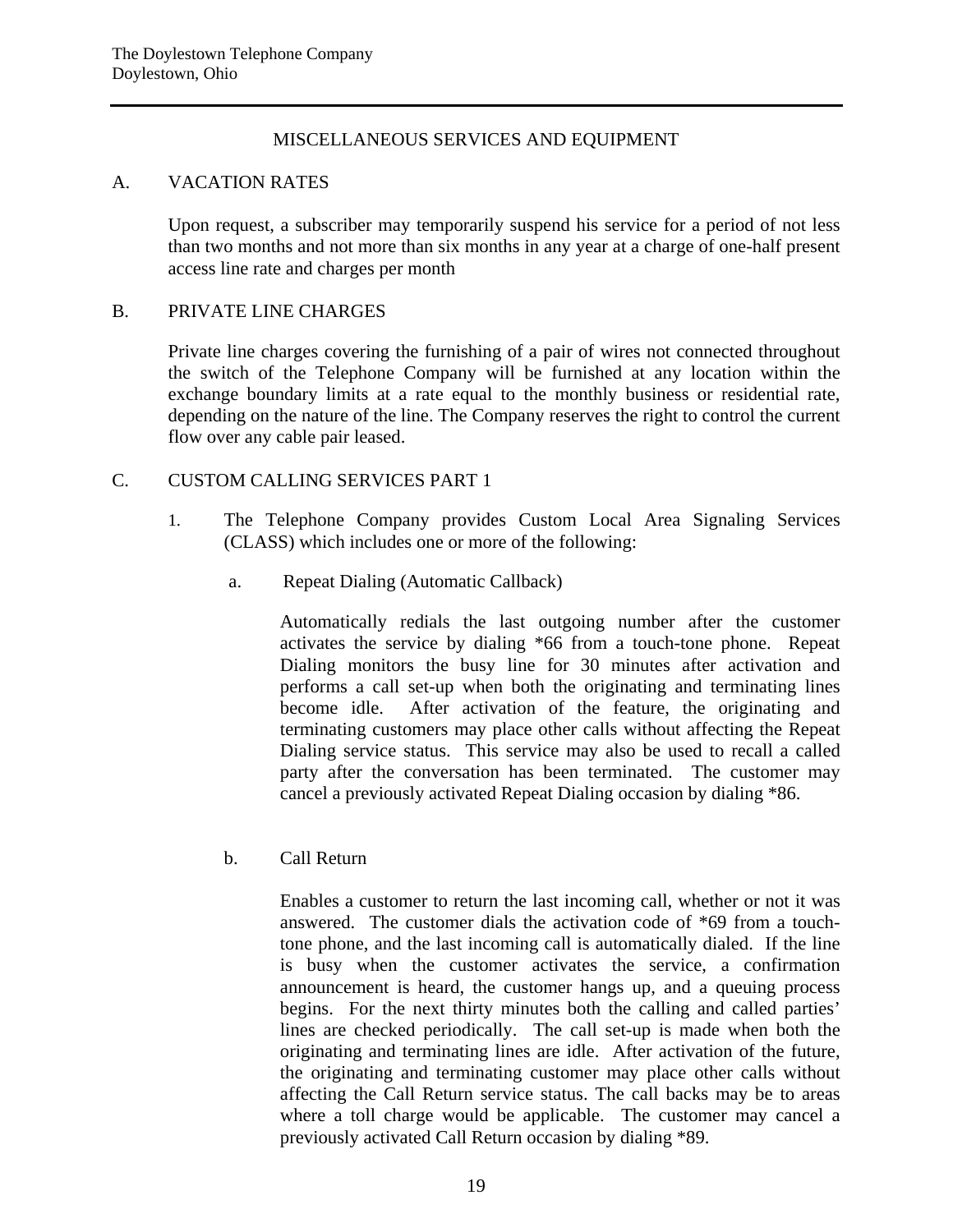c. Caller ID (Calling Number Delivery)

Allows the customer to view the telephone number of the calling party when receiving a telephone call. The telephone number of the calling party is displayed on a customer-provided display device. However, the calling party may subscribe to services that will prevent the disclosure of his telephone number. In such instances, a privacy indication will appear on the customer-provided display device instead of the calling party-s telephone number.

d. Caller ID (Calling Number Delivery) with Name

This service will allow a customer to receive the calling party's name in addition to the date, time and number of the calling party during the first silent interval of the power ringing cycle, i.e., before the call is answered. However, the calling party may subscribe to services that will prevent the disclosure of such information. In such cases a privacy indication will appear on the customer-provided display device instead of the calling party's name and number.

e. Call Trace

Call Trace allows customers to request an automatic trace of the last call received by dialing \*57 from a touch-tone phone immediately following termination of the last incoming call. The customer will hear a recording explaining the charges and how to proceed with or terminate the trace. An announcement will also inform the customer if the trace has been successful and offers a number to call for further instructions. The Call Trace feature must be activated before receiving another call so that the correct number will be recorded. If the customer subscribed to Call Waiting and the customer gets a Call Waiting signal while an annoying call is in progress, the annoyance call cannot be traced using this feature. The results of a successful trace will only be released outside the Company to legally constituted authorities with proper authorization.

f. Usage-Sensitive Repeat Dialing

Allows a subscriber to pay for Repeat Dialing on a per-use basis. At the request of a Customer who does not subscribe to this feature on a monthly basis, access to this feature on a usage-sensitive basis may be blocked, at no charge to the Customer.

g. Usage-Sensitive Call Return

Allows a subscriber to pay for Call Return on a per-use basis. At the request of a Customer who does not subscribe to this feature on a monthly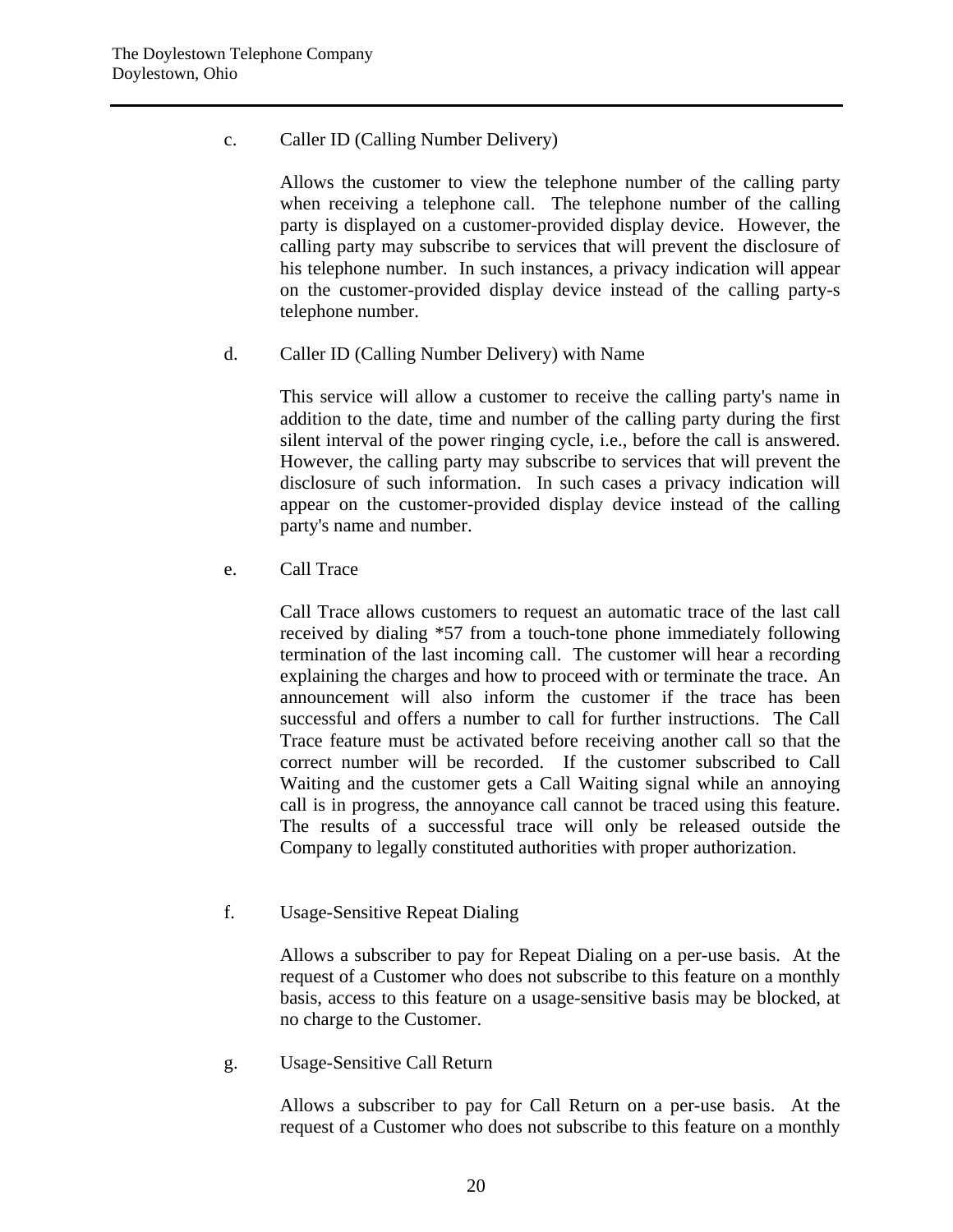basis, access to this feature on a usage-sensitive basis may be blocked, at no charge to the Customer.

2. Custom Local Area Signaling Services (CLASS) cannot be functional unless both the called and calling parties are served by, and the call is routed through, appropriately-equipped central offices, and routed over appropriately-equipped facilities for calls between such equipped central offices. When a service cannot be functional notification will be given that the call is outside the call area served by the service.

# 3. RATES AND CHARGES

The following monthly rates and non-recurring charges apply to Custom Local Area Signaling Services (CLASS), and are in addition to the rates and charges applicable to any associated service, equipment and facilities.

#### 4. Recurring Charges

|                                    | <b>Monthly Rate Per</b> |                       |  |  |
|------------------------------------|-------------------------|-----------------------|--|--|
|                                    | Line Equipped           |                       |  |  |
| <b>Custom Local Area Signaling</b> | Residence               | Non-Residence         |  |  |
| Service (CLASS)                    |                         |                       |  |  |
| a. Repeat Dialing                  | \$2.50                  | \$4.00                |  |  |
| b. Call Return                     | \$2.50                  | \$4.00                |  |  |
| c. Call ID                         | \$5.00                  | \$8.00                |  |  |
| (Calling Number Delivery)*         |                         |                       |  |  |
| d. Caller ID with Name*            | \$7.00                  | \$10.00               |  |  |
| e. Call Trace*                     | \$4.00 per activation   | \$4.00 per activation |  |  |
| f. Usage-Sensitive Repeat          | \$0.75                  | \$0.75                |  |  |
| Dialing (per call)                 |                         |                       |  |  |
| g. User-Sensitive Call Return      | \$0.75                  | \$0.75                |  |  |
| (per call)                         |                         |                       |  |  |

\* Not eligible for discount.

5. Discounts

The following discount schedule is available to residential customers:

|             | <b>Monthly Rate</b> |
|-------------|---------------------|
|             | Per Line Equipped   |
| 2nd Feature | $$2.00$ per month   |
| 3rd Feature | $$1.50$ per month   |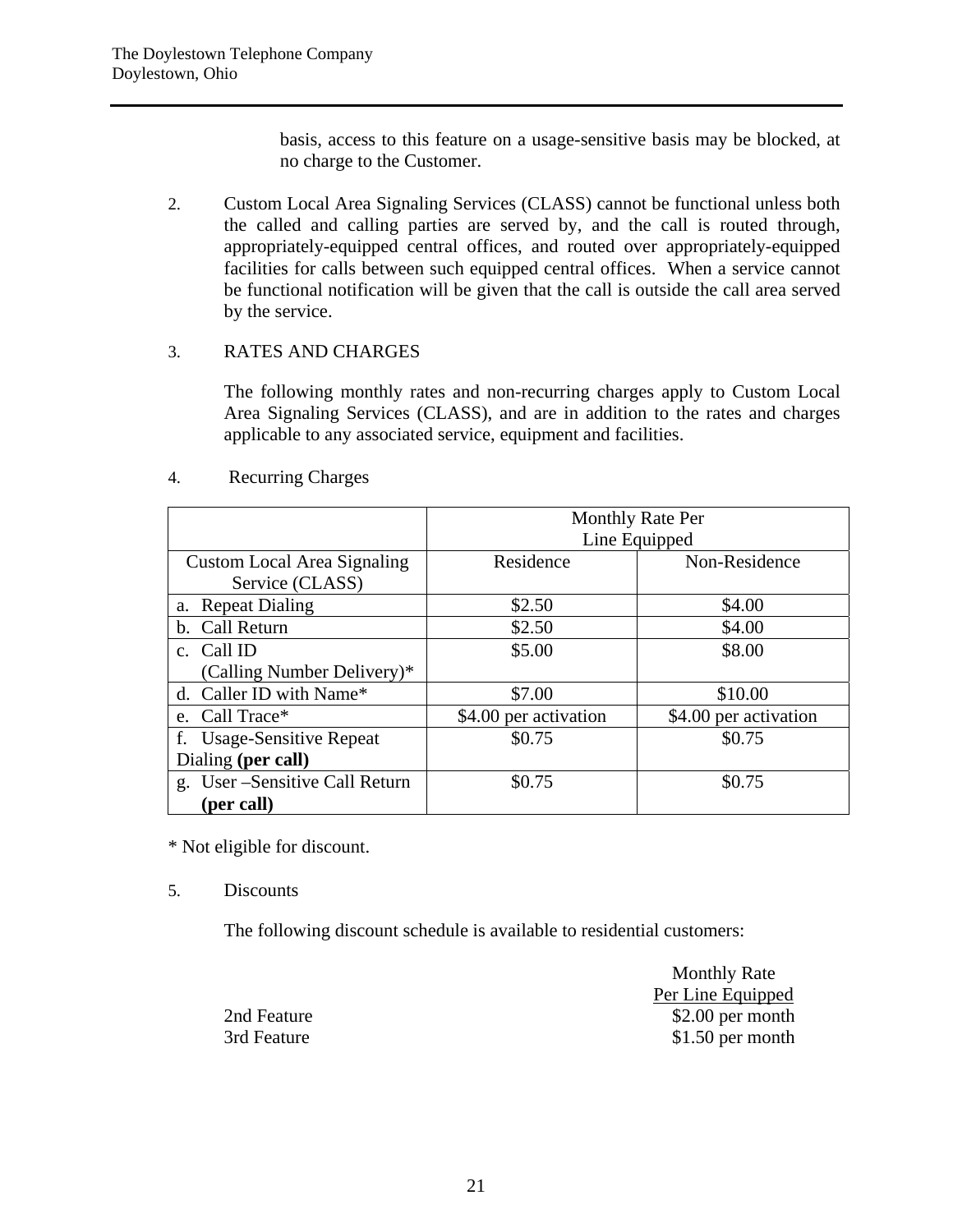The following discount schedule is available to non-residential customers:

|             | <b>Monthly Rate</b> |
|-------------|---------------------|
|             | Per Line Equipped   |
| 2nd Feature | $$3.00$ per month   |
| 3rd Feature | \$2.00 per month    |

6. Non-Recurring

A non-recurring charge applies to establish or change to new and/or additional Custom Local Area Signaling Services (CLASS), except when the change results only in the removal of one or more Custom Local Area Signaling Services (CLASS).

| <b>Custom Local Area</b>                              | Non-recurring Charge, |
|-------------------------------------------------------|-----------------------|
| Signaling Services (CLASS)                            | Each Line Equipped    |
| <b>Repeat Dialing</b><br>a.                           | \$5.00                |
| Call Return<br>b.                                     | 5.00                  |
| Caller ID (Calling Number Delivery)<br>$\mathbf{c}$ . | 5.00                  |
| Caller ID with Name<br>d.                             | 5.00                  |

Customers ordering more than one Custom Local Area Signaling Service (CLASS), on the same line, at the same time and at the same address will only be billed one non-recurring charge.

7. Trial Offer

Custom Calling or Custom Local Area Signaling Services (CLASS) may be installed for a 30-day trial-offer period upon application of a customer, and, if within fifteen days of the date of installation the customer notifies the Telephone Company that the customer does not wish to retain such service, a one-time credit will be given equal to the total charges applicable to the Custom Calling or Custom Local Area Signaling Services (CLASS) disconnected, subject to the following:

- a. The monthly charge portion of such one-time credit may not exceed the charge for thirty days' service.
- b. The non-recurring charge will be included in the one-time credit only when all the features installed on a line are disconnected.

The Company may, from time to time, engage in special promotion service offerings of limited duration in order to attract new customers or increase existing customer awareness of optional services. Waiver or reduction of non-recurring or, on occasion, recurring charges during such special promotions shall be for a limited time, not to exceed ninety (90) days for any single customer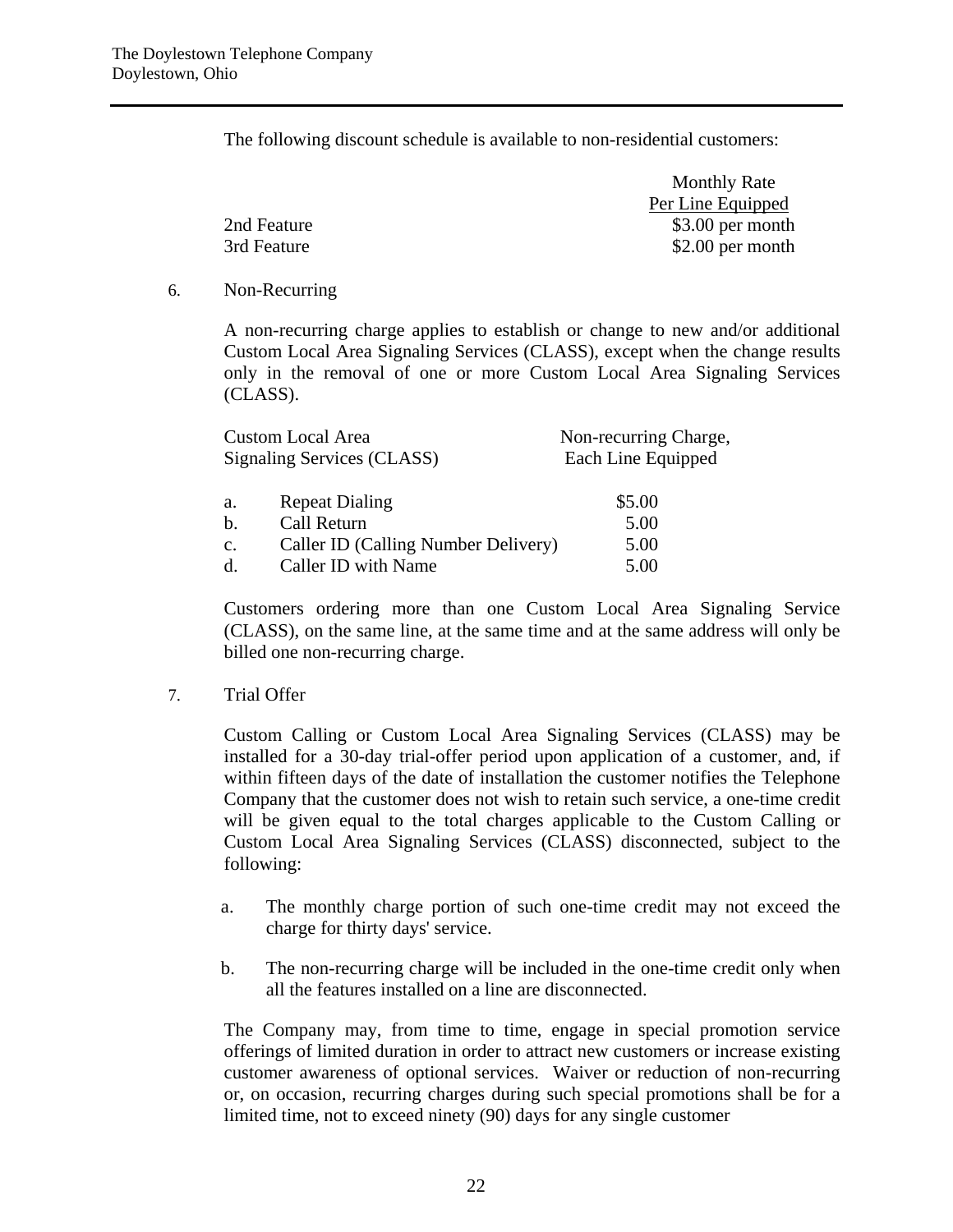#### D. CUSTOM CALLING SERVICES PART 2

#### 1. General

Custom Calling Services are optional telephone service arrangements which provide one or more of the following features:

a. Caller ID Block

Caller ID Block blocks the subscriber's name and number (Caller ID) delivery on all outgoing calls. Also allows the subscriber to use Caller ID Unblock.

NOTE: A similar feature can be used on a per-call basis.

b. Caller ID Unblock

Allows the subscriber to remove the restriction of Caller ID Block for one call.

c. Call Forwarding

Allows a customer to automatically transfer all incoming calls, during the period of time that this feature is activated, to another telephone.

d. Call Forward Busy

Allows a customer to automatically transfer all incoming calls, during the period of time that this feature is activated, to another telephone when their number is busy. This service and Call Forwarding No Answer are currently used to assign voice mail to a subscriber. A subscriber cannot have this service and use voice mail at the same time.

e. Call Forward No Answer

Allows a customer to automatically transfer all incoming calls, during the period of time that this feature is activated, to another telephone when they are not available to answer. This service and Call Forward Busy are currently used to assign voice mail to a subscriber. A subscriber cannot have this service and use voice mail at the same time.

f. Selective Call Forwarding

Selective Call Forwarding allows subscribers to forward calls from telephone numbers identified on their Selective Call Forwarding list (up to 10 calling numbers) to another telephone number. When the Selective Call Forwarding feature has been activated, only incoming calls that appear on the Selective Call Forwarding List are forwarded to the remote location.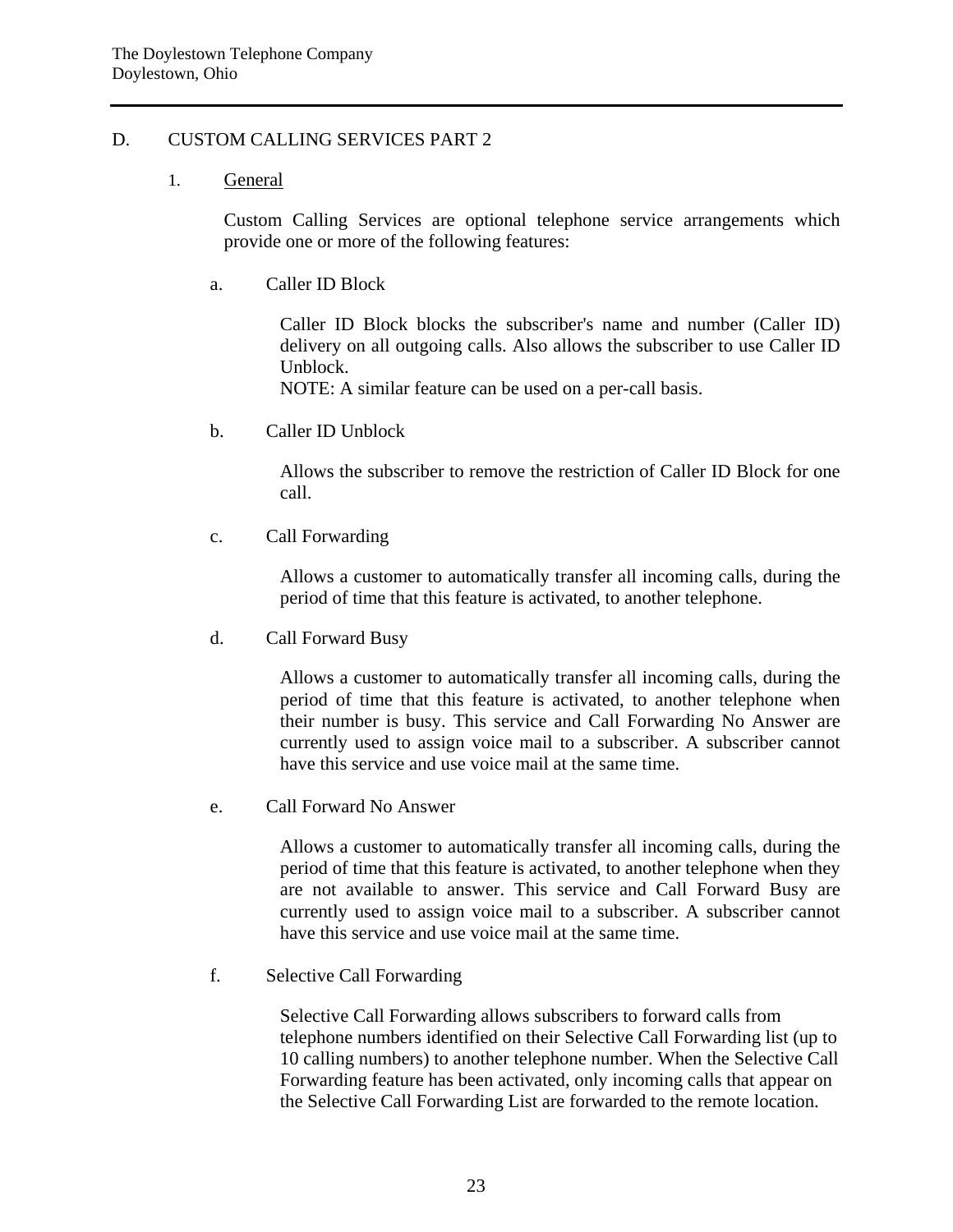g. Remote Call Forward Activation

Subscribers who subscribe to any or all of the call forwarding services may add Remote Activation. This feature provides a dedicated directory number on the switch that can be used for remote activation. The Subscriber calls that dedicated number from any location to remotely activate their call forwarding service. A subscriber to this feature must have a preset Remote Call Forwarding Activation Security Code on file with the telephone company.

h. Three-Way Calling

Enables a customer to add a third party to an established connection without operator assistance. The third party may be called by the subscriber initiating the Three-Way Calling on either a local or long distance basis.

i. Speed Calling

This provides for the calling of a 10-digit telephone number by dialing an abbreviated code. Two arrangements are available, an 8-number capacity and a 30-number capacity. The two arrangements may be combined for a 38 number capacity.

j. Call Waiting

When a customer is talking on the telephone, a short spurt of tone signals him that a call is waiting. The incoming call hears a regular ringing signal. Flashing the hook switch "holds" the first call while the second is answered. The customer can alternate between calls by flashing the hook switch. This service includes Cancel Call Waiting which allows a subscriber to disable Call Waiting for the duration of one telephone call. This is designed for subscribers who use modems or fax machines on their regular telephone lines so they will not be interrupted by call waiting tones during this call.

k. Call Waiting Caller ID

Call Waiting Caller ID displays the name and number of a second incoming call.

l. Teen Service

Allows a subscriber to have two different directory numbers assigned to one line. These numbers have distinctive rings so that the subscriber knows which directory number is being called.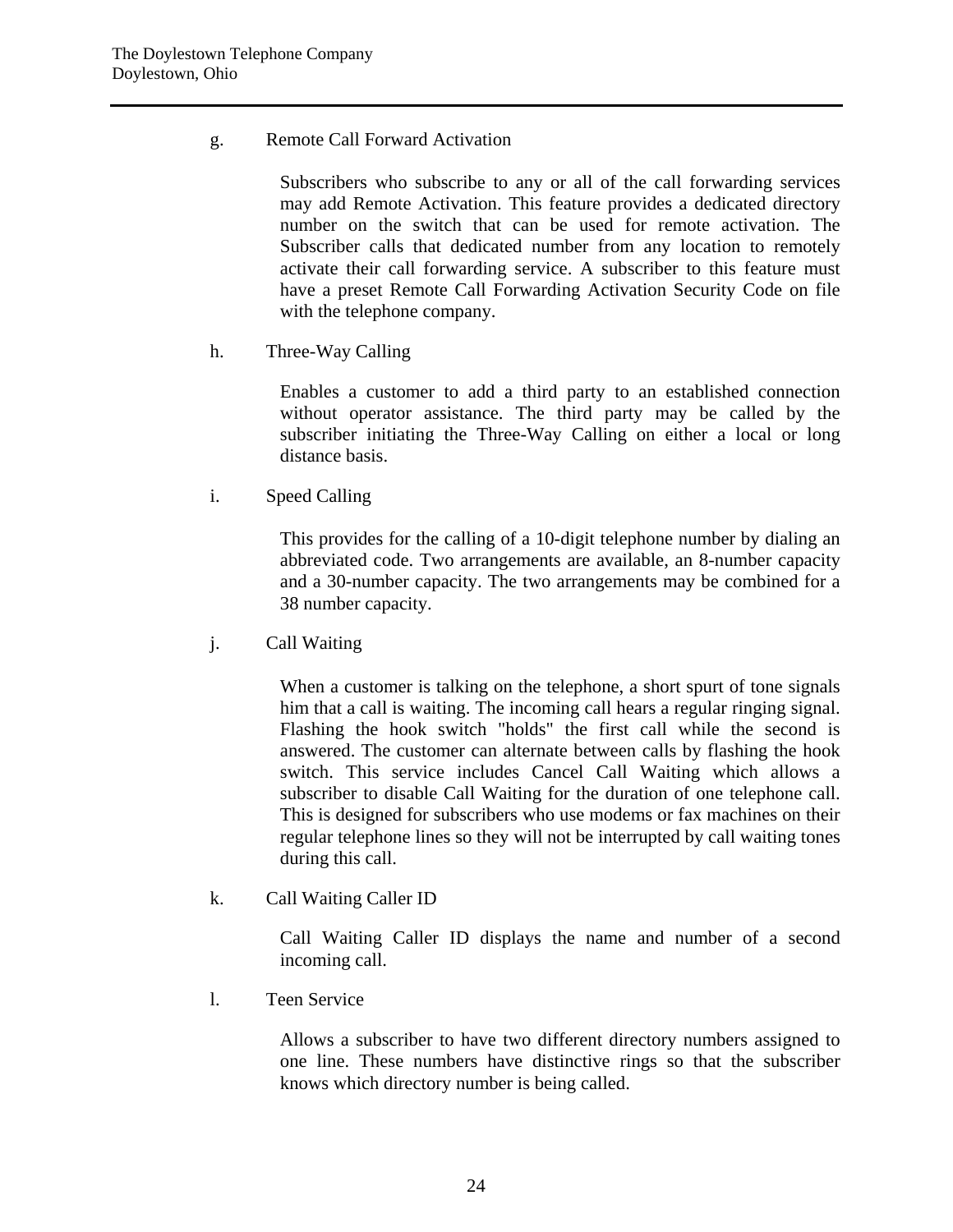# m. Revertive Calling

Allows a subscriber to ring his own line. This service is used mostly by people with extension phones in garages, barns, etc.

n. Direct Connect Service (Hot Line)

Allows a subscriber to automatically place a call to a preselected directory number by simply lifting the receiver off the hook. No dialing is required. This service is activated after a preselected time interval during which the customer can make a regular call.

o. Anonymous Call Rejection (Call Reject)

Anonymous Call Rejection (Call Reject) allows subscribers to reject calls from people who have Caller ID Blocking on their telephone.

p. Selective Call Rejection (Call Block)

Selective Call Rejection allows the subscriber to create a reject list of calling telephone numbers. Calls from these telephone numbers receive a fast busy signal and the subscriber's telephone does not ring. Subscribers are billed for Call Block on a subscription basis; a flat, monthly rate.

q. Selective Call Acceptance (Do Not Disturb)

This service allows the subscriber to receive incoming calls only from a specified list of up to 10 numbers. An incoming call from a telephone number that is not on the Selective Call Acceptance (SCA) list routes to an announcement stating that the called party will not receive the call. For example, subscribers who do not want to be interrupted by unwanted calls but want to receive important calls. The SCA subscriber does not receive notification when a call is rejected.

r. Priority Call (Distinctive Ring Service)

Priority Call is also known as "Distinctive Ringing/Call Waiting." This service allows the subscriber to create and edit a screening list and assign a distinctive ring to the telephone numbers in the list. Incoming calls from calling parties in the screening list are identified to the subscriber by the distinctive ring. Or, if a subscriber is engaged in conversation and a call from one of the designated telephone numbers arrives, a distinctive tone accompanies the incoming call. All other calling numbers ring normally.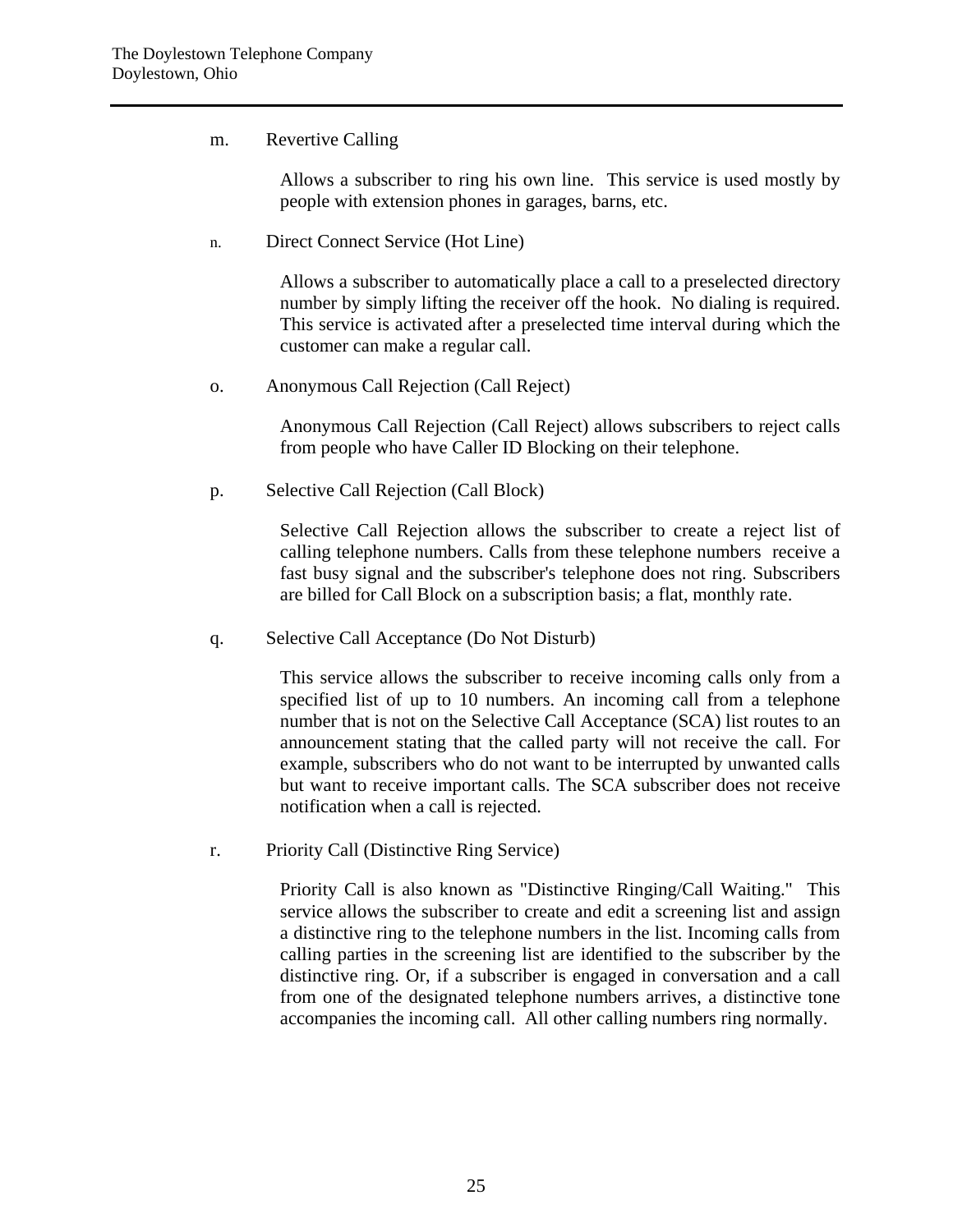s. Do Not Disturb – Telemarketing

Allows customers to intercept callers who have their Caller ID blocked from attempting to terminate to their lines with an announcement stating, "You have called a number which does not accept calls from telemarketers. All other callers may press "9" if they wish to complete the call."

t. Restricted Number Service

Allows the Telephone Company to block calls to certain subscriber specified destinations.

u. Usage-Sensitive Call Forwarding

Allows a subscriber to pay for Call Forwarding on a per-use basis. At the request of a Customer who does not subscribe to this feature on a monthly basis, access to this feature on a usage-sensitive basis may be blocked, at no charge to the Customer.

v. Usage-Sensitive Three-Way Calling

Allows a subscriber to pay for Three-Way Calling on a per-use basis.

w. Toll Restriction with PIN Override

Allows a customer to dial a specific code (customer-defined) that would toggle the customer's line from "Toll Restricted" (i.e.,  $1 + not$  allowed) to "Toll Allowed" on a per call basis. This will enable the customer to control the origination of toll traffic from the customer's line.

x. Call Referral Service

Allows the Telephone Company to route incoming calls to a "This number has changed" announcement which refers the caller to the new number. The customer must specify in advance how many months they wish the Call Referral Service remain in place.

#### 2. Installation or Service Change Charge

A non-recurring charge of \$5.00 applies to establish or to change a new and/or additional Custom Calling Service, except when the change results only in the removal of one or more Custom Calling Service.

Customers ordering more than one Custom Calling Service on the same line, at the same time and at the same address will only be billed one nonrecurring charge.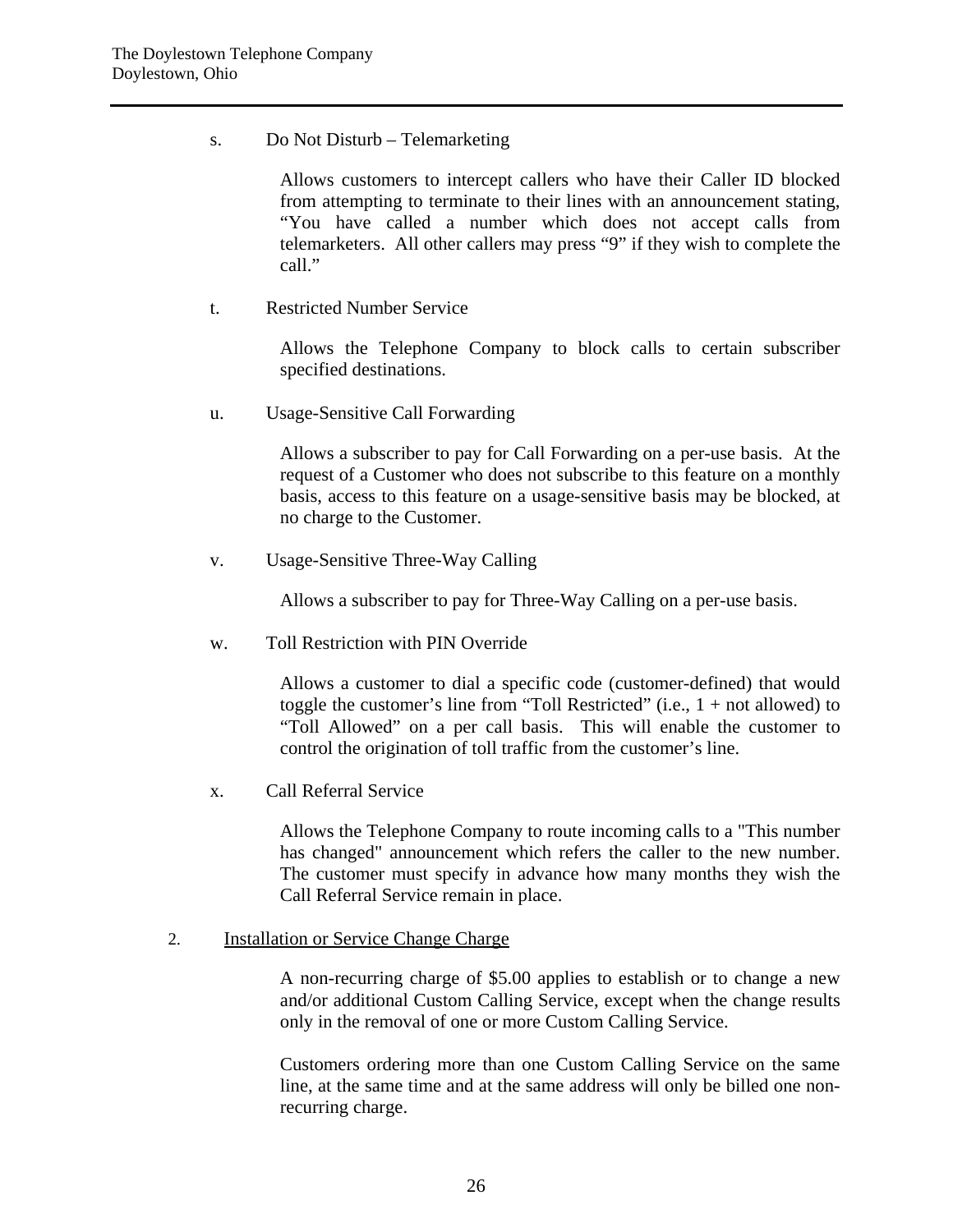3. Rates

| a. | Caller ID Block                            | \$1.00 |
|----|--------------------------------------------|--------|
| b. | Caller ID Unblock                          | \$0.00 |
| c. | Call Forwarding                            | \$1.50 |
| d. | <b>Call Forwarding Busy</b>                | \$0.50 |
| e. | Call Forwarding No Answer                  | \$0.50 |
| f. | <b>Selective Call Forwarding</b>           | \$5.00 |
| g. | <b>Remote Call Forward Activation</b>      | \$5.00 |
| h. | Three-Way Calling                          | \$1.75 |
| i. | <b>Speed Calling</b>                       |        |
|    | Eight (8) code capacity, per line          | \$1.00 |
|    | Thirty (30) code capacity, per line        | \$2.00 |
| j. | Call Waiting                               | \$2.50 |
| k. | Call Waiting Caller ID                     | \$7.50 |
| 1. | <b>Teen Service</b>                        | \$3.50 |
| m. | <b>Revertive Calling</b>                   | \$0.50 |
| n. | <b>Direct Connect Service</b>              | \$0.50 |
| О. | Anonymous Call Rejection (Call Reject)     | \$0.50 |
| p. | Selective Call Rejection (Call Block)      | \$5.00 |
| q. | Selective Call Acceptance (Do Not Disturb) | \$5.00 |
| r. | Priority Call (Distinctive Ring)           | \$5.00 |
| S. | Do Not Disturb – Telemarketing             | \$2.00 |
| t. | <b>Restricted Number Service</b>           | \$2.00 |
| u. | Usage-Sensitive Call Forwarding (per call) | \$0.75 |

Monthly Rate (\$)

v. Usage-Sensitive Three-Way Calling (per call) \$0.75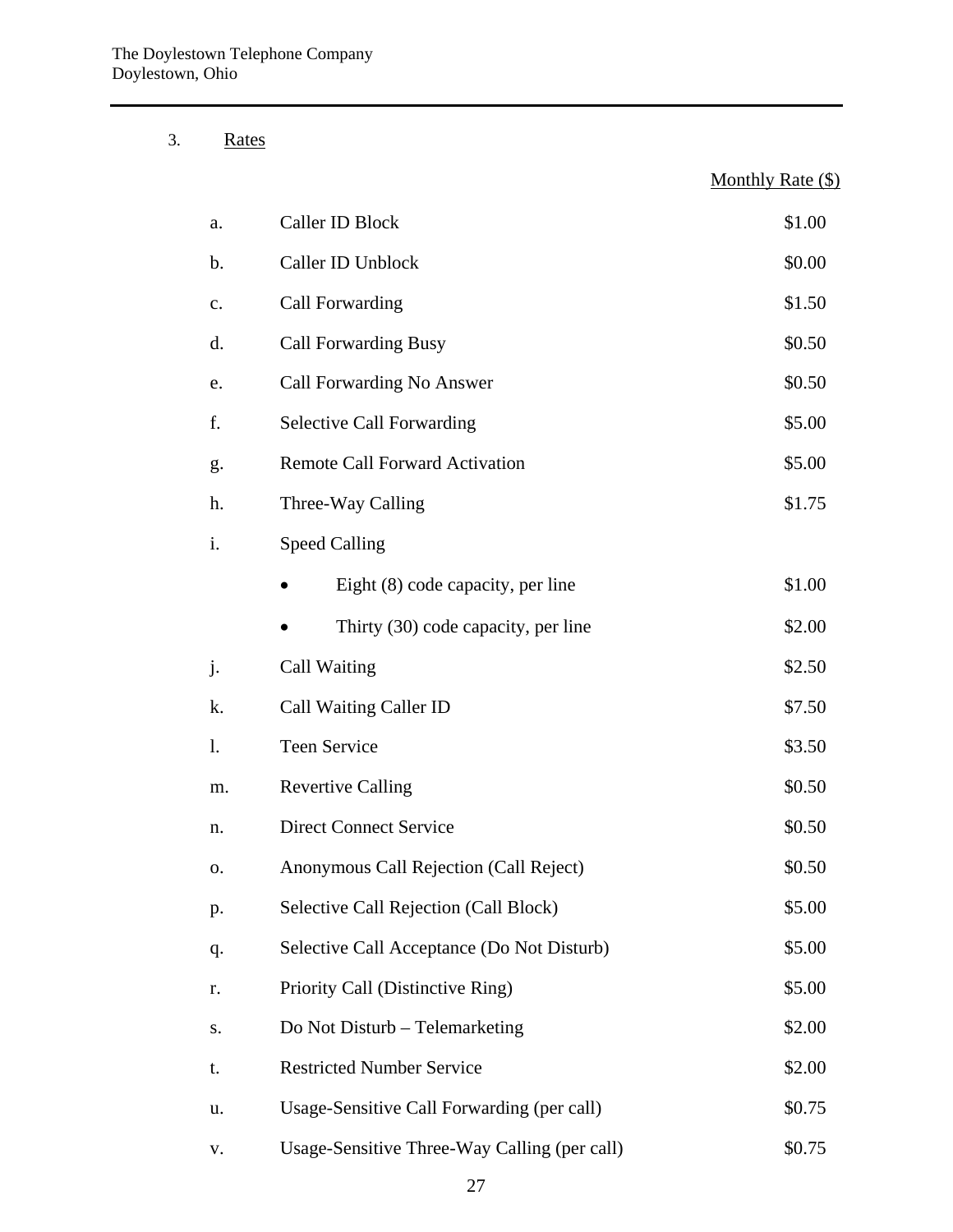| W. | <b>Toll Restriction with PIN Override</b> | \$4.50  |
|----|-------------------------------------------|---------|
|    | Call Referral Service                     | \$10.00 |

#### 4. Custom Calling Package Rates

Certain Custom Calling services may be subscribed to collectively in groups of services. The following schedule identifies those services, the customer calling service pages and their associated rates. Features included in each package are indicated by the symbol (x).

| Feature                   |        |        |        |
|---------------------------|--------|--------|--------|
| Call Waiting              | X      | X      | X      |
| Call Forwarding           | X      | X      | X      |
| Three Way Calling         | X      | X      | X      |
| <b>Speed Calling</b>      |        |        |        |
| 8 codes                   |        |        |        |
| 30 codes                  | X      |        |        |
| <b>Total Monthly Rate</b> | \$6.00 | \$5.00 | \$3.50 |

#### 5. Conditions

Custom Calling Services are available only where the individual line service is tone dial activated in electronic switching system equipment. Custom Calling Services will not be provided on foreign exchange services. The company may from time to time promote any or all of its digital enhanced services through a "trial offer" not to exceed one month, to its customers at no charge for the nonrecurring charge; however, the customer will not be relieved of paying the recurring or the monthly charge set forth above.

#### E. 900 SERVICES BLOCKING

#### 1. Description

900 services call blocking is an optional service providing residential and nonresidential subscribers with the capability to block the origination of direct dialed calls to all 900 services.

- 2. Regulations
	- a. Call blocking is provided where Telephone Company facilities permit.
	- b. 900 services blocking is provided to residential subscribers at no charge for initial requests.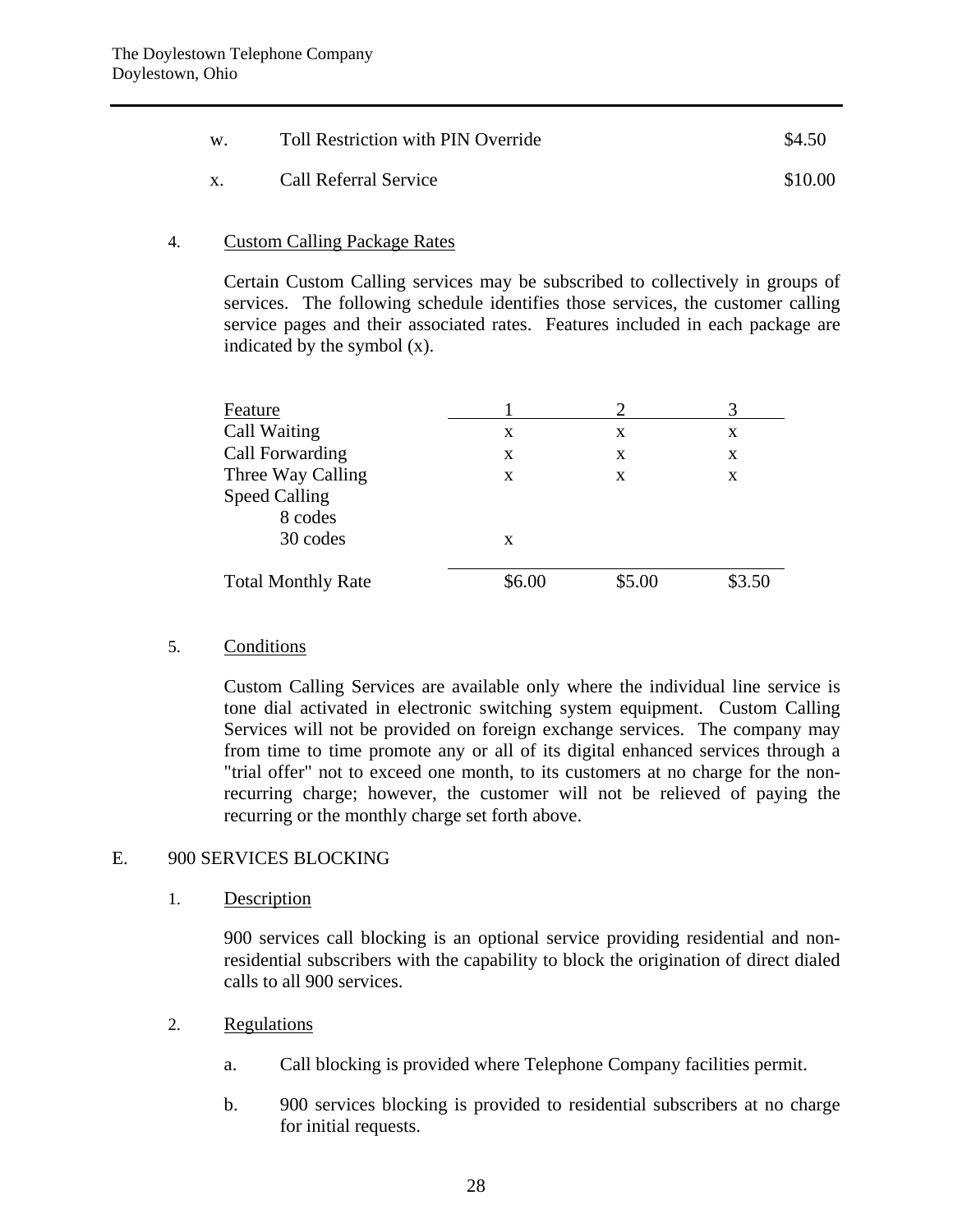- c. 900 services blocking is to be provided to nonresidential customers, free of charge, on a one-time basis, during a sixty (60) day period after the inception of service.
- d. Residential subscribers obtaining service at a new location shall be afforded blocking of 900 services at no charge, even if they exercised an option to block 900 services at a previous location at no charge.
- e. Telephone company charges, if any, associated with residential subscribers' subsequent requests, and nonresidential subscribers initial and subsequent requests for 900 services blocking will not exceed the Company's service order charge found in this Guidebook. Customers may elect to remove 900 services blocking at no charge.
- f. Nonresidential customers obtaining service at a new location shall be afforded blocking of 900 services at no charge during a sixty (60) day period after the inception of service, even if they exercised an option to block 900 services at a previous location at no charge.
- g. Requests by subscribers to remove 900 services blocking must be in writing.

# F. DIRECTORY ASSISTANCE

- 1. The rates listed below apply to calls placed to a directory assistance operator for the purpose of obtaining the telephone number(s) of customers located within the same local service area as well as outside the local service area but within the same numbering plan (330).
- 2. Where the customer direct dials the directory assistance number, the charge for each call (maximum of two requested telephone numbers per call) is 30 cents.
- 3. The following are exempt from the above regulations and charges for directory assistance:
	- a. Public, semi-public and customer owned pay phones;
	- b. Any person who is unable to use a telephone directory due to a visual or other physical handicap and who makes application tot eh Company for exemption from regulations and rates applicable to directory assistance service on his residence access line service;
	- c. Exemptions may be extended to a business access line service in lieu of residence access line service where the handicapped person has only business service in his residence.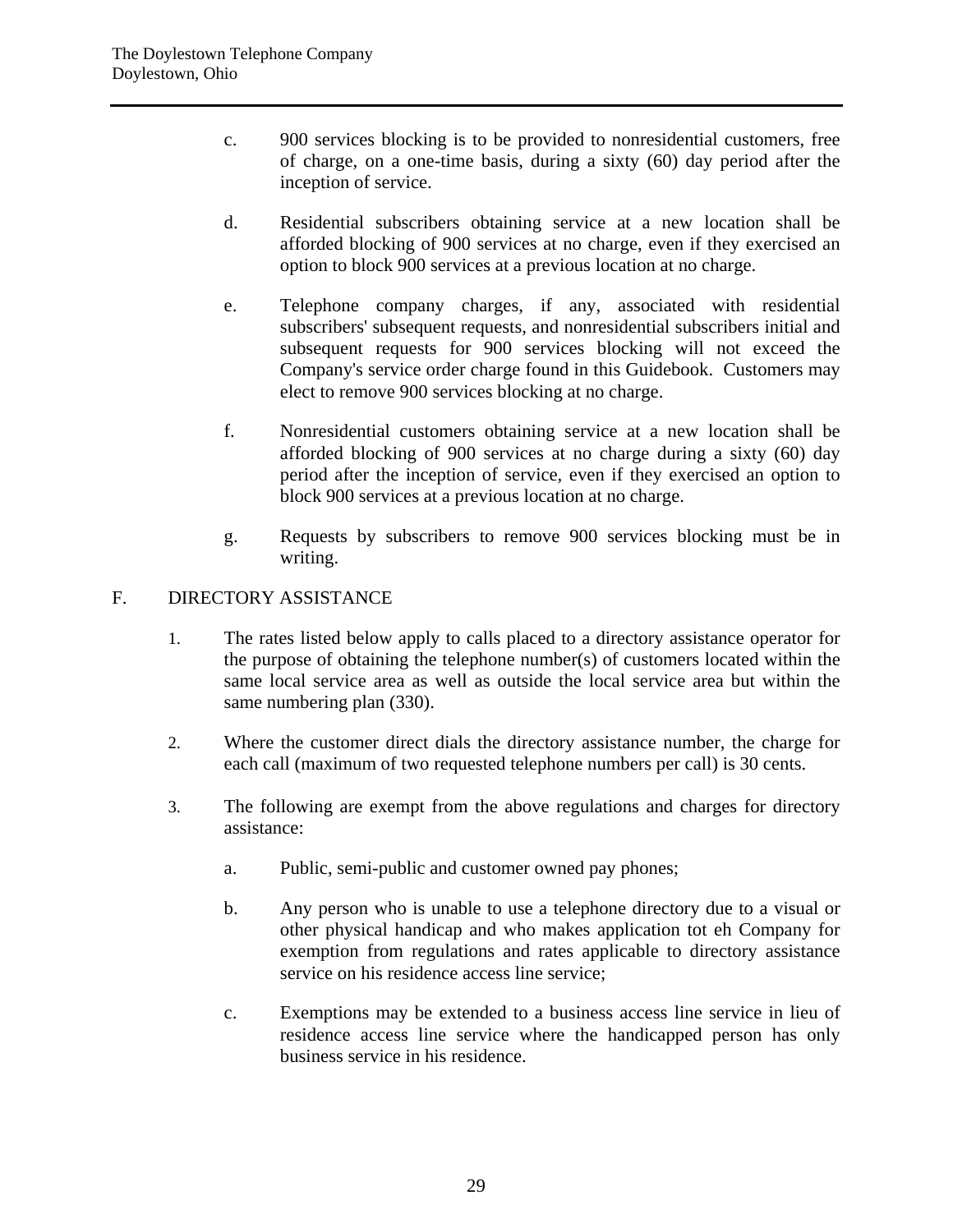- 4. Direct Inward Dialing (DID) Service
	- a. Regulations:

DID service will be provided subject to the availability of central office facilities and telephone numbers in the serving central office. Customers utilizing DID must arrange to provide for interception of all unused telephone numbers assigned by the Telephone Company

The Company shall provide telephone numbers for exchange service line connections in initial and incremental blocks of twenty (20) each, up to, but not exceeding, one hundred (100) numbers.

The Customer shall provide all switching or common equipment located on its premises that is necessary for the provision of DID service.

b. Rates and Charges:

The following rates and charges are in addition to rates and charges applicable for the central office trunk lines:

|                                                      | Nonrecurring<br>Charge | Monthly<br>Rate |
|------------------------------------------------------|------------------------|-----------------|
| Each group of 20 DID<br>numbers or fraction thereof: | \$174.20               | \$3.45          |
| Each DID trunk termination in<br>central office:     | \$12.50                | \$30.15         |

# G. DIRECTORY AND LISTING SERVICES

The following services are available to subscribers at the monthly rates listed below:

| 1. | Extra Name Service, Business  | $$0.50/m$ onth |
|----|-------------------------------|----------------|
| 2. | Extra Name Service, Residence | 0.25/month     |
| 3. | Non-Published Number          | $1.10/m$ onth  |
| 4. | Foreign Listing, Business     | 1.20/month     |
| 5. | Foreign Listing, Residence    | .60/month      |
|    |                               |                |

These listing services are described as follows:

- 1. Extra Name Service, Business, permits the business subscriber to have names in addition to the subscriber's name listed in the business directory.
- 2. Extra Name Service, Residence, permits the residential subscriber to have names in addition to the subscriber's name listed in the directory.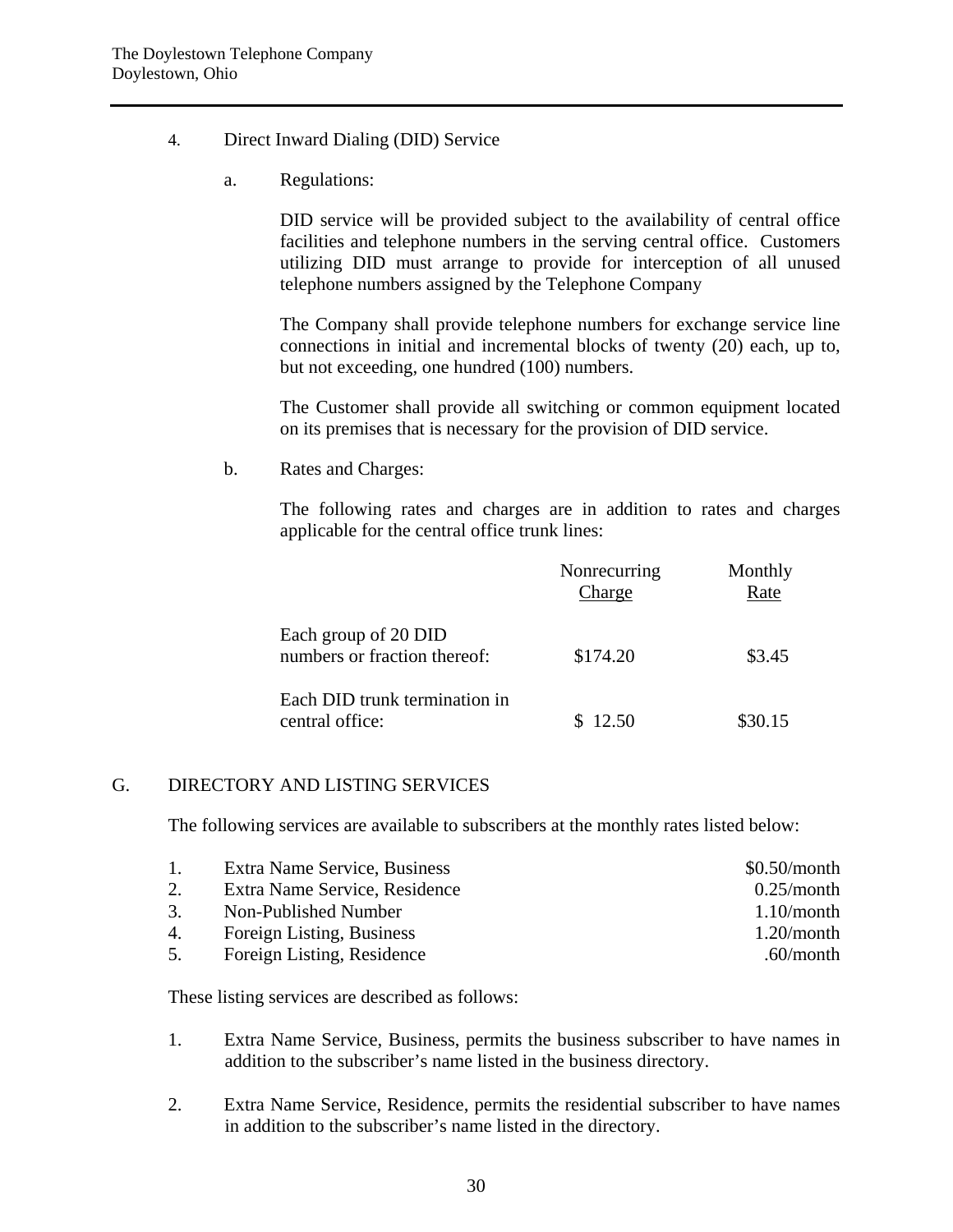- 3. Non-Published Telephone Service
	- a. The name of a subscriber and the telephone number assigned to the telephone furnished to him will be omitted or deleted from the Company's telephone directories and his telephone number will be omitted or deleted from its information records, subject to the provisions set forth below, upon receipt of an authorization, signed by the subscriber, in a form satisfactory to the Company.
	- b. The Company will endeavor to prevent the disclosure of the number of such telephones but shall not be liable should such number be divulged through inadvertence.
- 4. Foreign Listing, Business, will enable a business subscriber who has phone service and consequently a telephone number reflecting a location outside of the service area to have a listing in the Company's directory reflecting its name, address and phone number.
- 5. Foreign Listing, Residence, will enable a residential subscriber who has phone service and consequently a telephone number reflecting a location outside of the service area to have a listing in the Company's directory reflecting his name, address and phone number.

# PER CALL NUMBER PRIVACY/PER LINE NUMBER PRIVACY

# A. GENERAL

- 1. Customers may prevent the disclosure of their telephone number when placing calls to a party with service that reveals the calling party's number, by subscribing to either Per Call Number Privacy or Per Line Number Privacy.
- 2. Per Call Number Privacy and Per Line Number Privacy are provided according to the availability of facilities, features, and central office equipment in locations determined by the Company. The features described will only operate on call originating and terminating within suitably-equipped offices, or similarly equipped offices of interconnecting Local Exchange Companies.

#### B. DESCRIPTION

1. Per Call Number Privacy

Per Call Number Privacy enables customers to prevent the disclosure of their telephone number on a per call basis to the called party. The disclosure of the calling party's number can be prevented on a per call basis by dialing a preassigned access code before making a call. This action must be repeated each time a call is made to prevent the disclosure of the calling party's telephone number. If the called party has a display devise, a privacy indication will appear instead of the calling party's telephone number.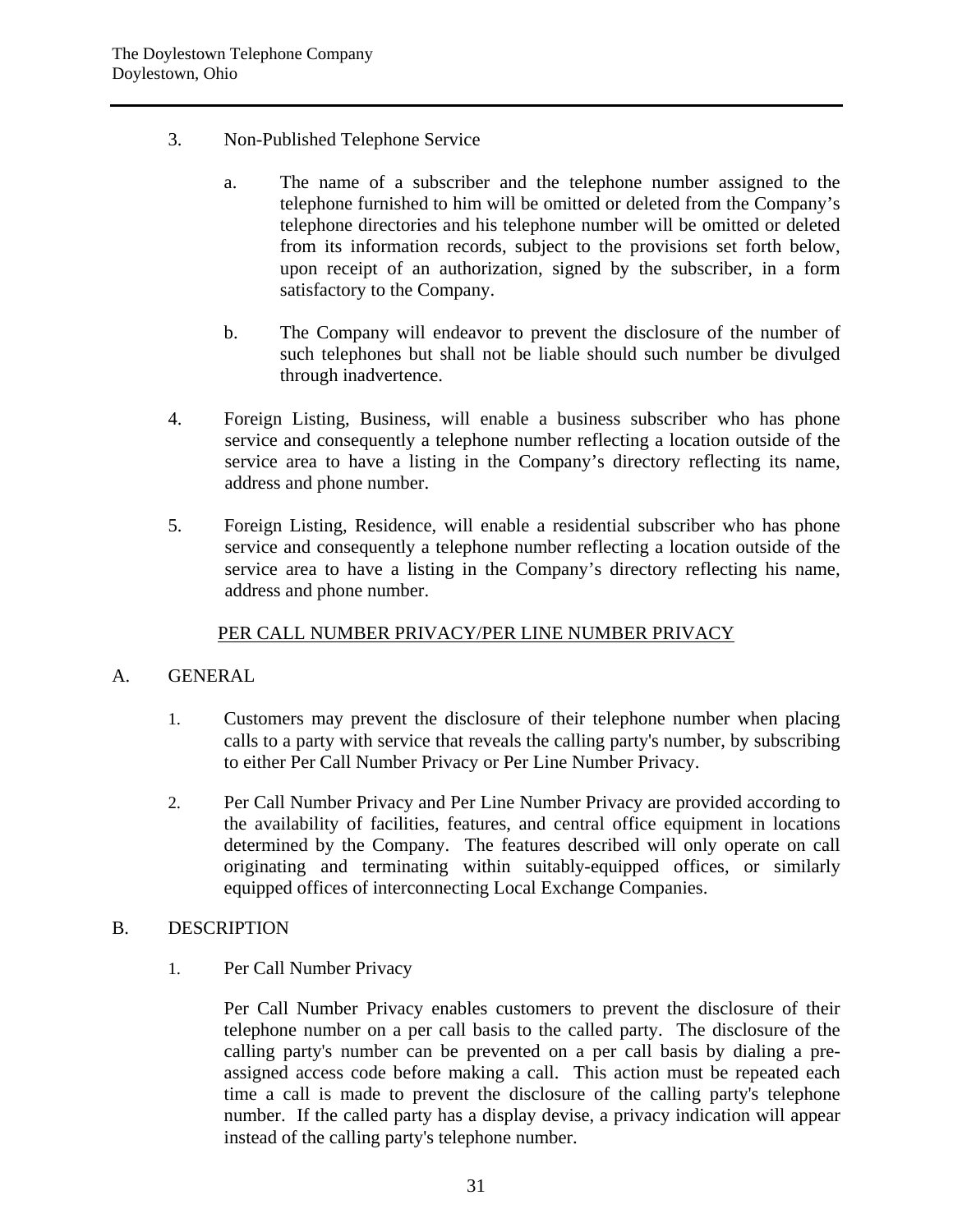# 2. Per Line Number Privacy

Per Line Number Privacy prevents the disclosure of the customer's telephone number to the called party. Per Line Number Privacy is applicable on all outgoing calls placed from the customer's line. If the called party has a display device, a privacy indication will appear instead of the calling party's telephone number.

Deactivation of the blocking of the number is available to both Published and Non-Published customers, at their discretion. To deactivate the privacy status, the customer dials \*89 (1182 from a rotary dial phone) before placing a call.

This allows delivery of the telephone number to the called party. After completion of the call, the line reverts back to the privacy status.

Per Line Number Privacy will be provided at no monthly charge on an optional basis to customers of non-published service.

Per Line Number Privacy will be available for subscription to all eligible customers at the rates set forth in this Guidebook.

# C. REGULATIONS

- 1. Per Call Number Privacy will be provided to all eligible customers. Per Line Number Privacy will not be available to public service customers.
- 2. Per Lien Number Privacy will be provided when requested by the customer to all non-published service customers at no monthly charge. The customer must specify each line to be equipped with the specific blocking service desire. Customers subscribing to non-published service will be advised by Company personnel of the availability of Per Line Number Privacy.
- 3. Telemarketers are prohibited from blocking the disclosure of their telephone number when placing calls. Upon receiving complaints that a telemarketer is blocking the disclosure of its telephone number, the Company will investigate the complaints and terminate the number privacy service where appropriate.

#### D. RATES AND CHARGES

Per Call Number Privacy and Per Line Number Privacy will be provided at the applicable rates set forth in this Guidebook.

Non-published customers may subscribe to Per Line Number Privacy without a monthly or non-recurring charge within 90 days of the introduction of the service. After the 90 day period has expired, a non-recurring service order charge will apply.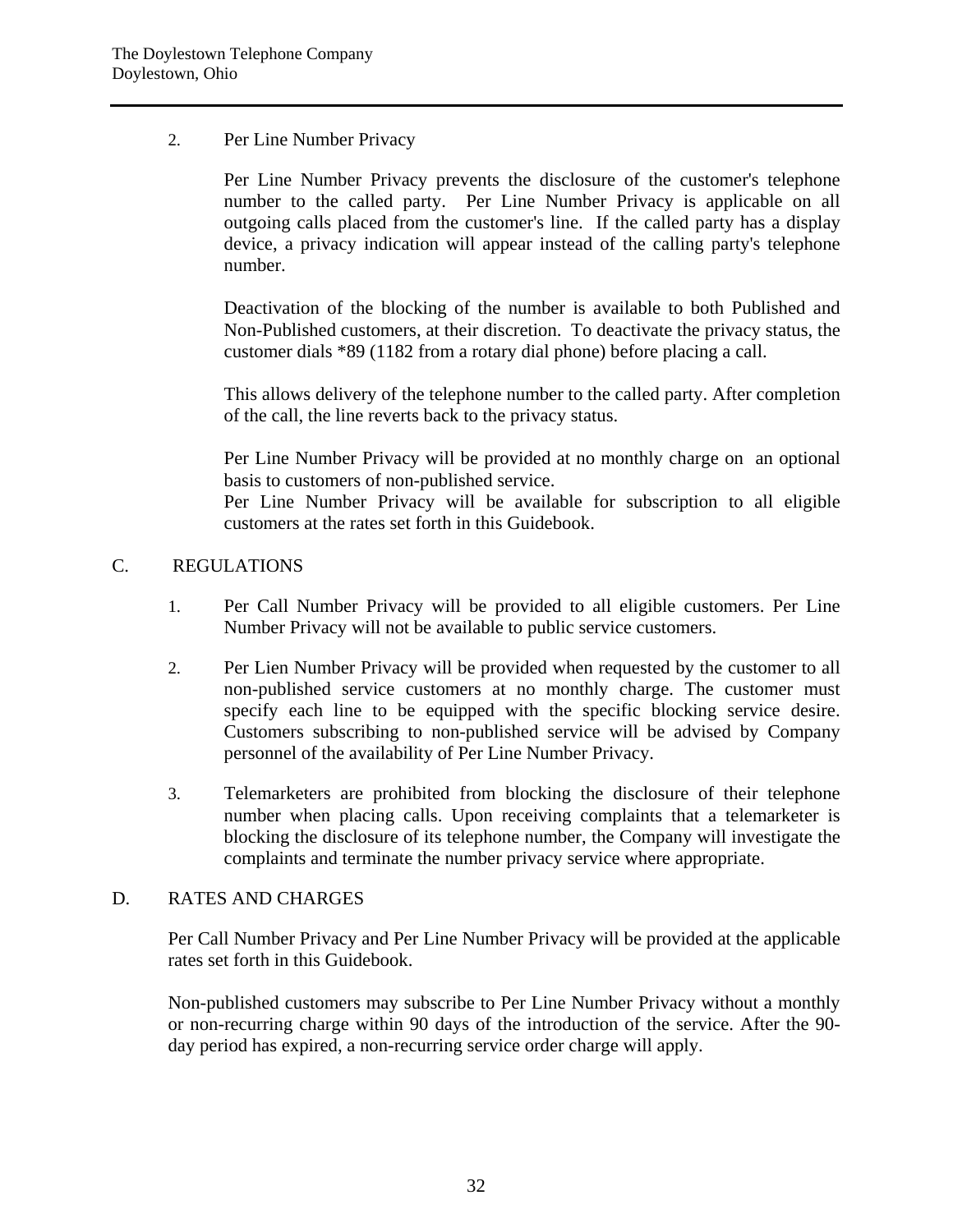# E. OTHER RATES AND REGULATIONS

#### 1. Per Call Number Privacy/Per Line Number Privacy

|    |                                                                                                                            | Monthly         |           |
|----|----------------------------------------------------------------------------------------------------------------------------|-----------------|-----------|
|    |                                                                                                                            | <b>Business</b> | Residence |
| a. | Per Call Number Privacy                                                                                                    | N/C             | N/C       |
| b. | Per Line Number Privacy                                                                                                    |                 |           |
|    | Each line associated with non-published<br>Service (customer must request service)<br>Each line associated with other than | N/C             | N/C       |
|    | Non-published service                                                                                                      | \$1.10          | \$1.10    |

#### CARRIER TOLL RESTRICTION SERVICES

#### A. GENERAL

#### 1. Selective Carrier Denial

Selective Carrier Denial limits the Company's customer access to the requesting toll service provider's facilities, including 10-XXX and 0-dialing. After subscribing to this service, the carrier provides the Company with a list of subscribers who should be denied access to the carrier's facilities and a list of previously denied subscribers who should regain access.

#### B. REGULATIONS

- 1. The Company will provide the services, on a nondiscriminatory basis, to all toll service providers.
- 2. Carrier Toll Restriction Services are offered subject to the availability of suitable facilities and are limited to central offices specifically equipped to provide the services.
- 3. The Company shall not be liable to the carrier or to any other person or entity for damages of any nature or kind arising out of, resulting from, or in connection with the provision of the service, including without limitation, the inability to access the operator or any non toll-free number for any purpose.
- 4. Carrier Toll Restriction Services do not provide restriction of non-chargeable calls to numbers such as repair service, public emergency service (i.e.  $9-1-1$ ),  $1 + 800$ calling, or local directory assistance (DA) service in the event charges do not apply to the provision of DA.